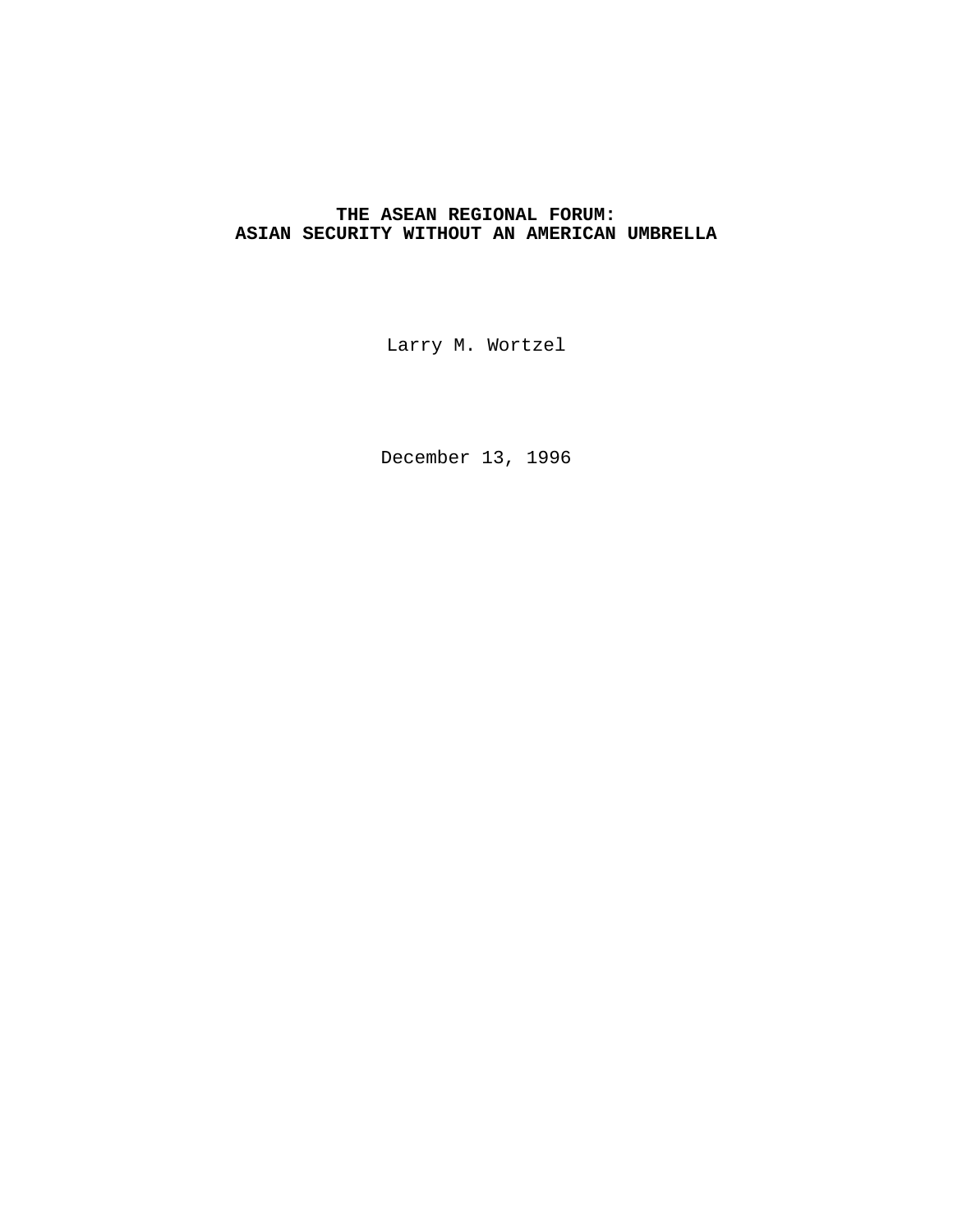#### \*\*\*\*\*\*\*

The views expressed in this report are those of the author and do not necessarily reflect the official policy or position of the Department of the Army, the Department of Defense, or the U.S. Government. This report is cleared for public release; distribution is unlimited.

#### \*\*\*\*\*\*\*

Comments pertaining to this report are invited and should be forwarded to: Director, Strategic Studies Institute, U.S. Army War College, Carlisle Barracks, PA 17013-5244. Copies of this report may be obtained from the Publications and Production Office by calling commercial (717) 245-4133, DSN 242-4133, FAX (717) 245-3820, or via the Internet at rummelr@carlisleemh2.army.mil.

\*\*\*\*\*\*\*

All 1995 and later Strategic Studies Institute (SSI) monographs are available on the Strategic Studies Institute Homepage for electronic dissemination. SSI's Homepage address is: http://carlisle-www.army. mil/usassi/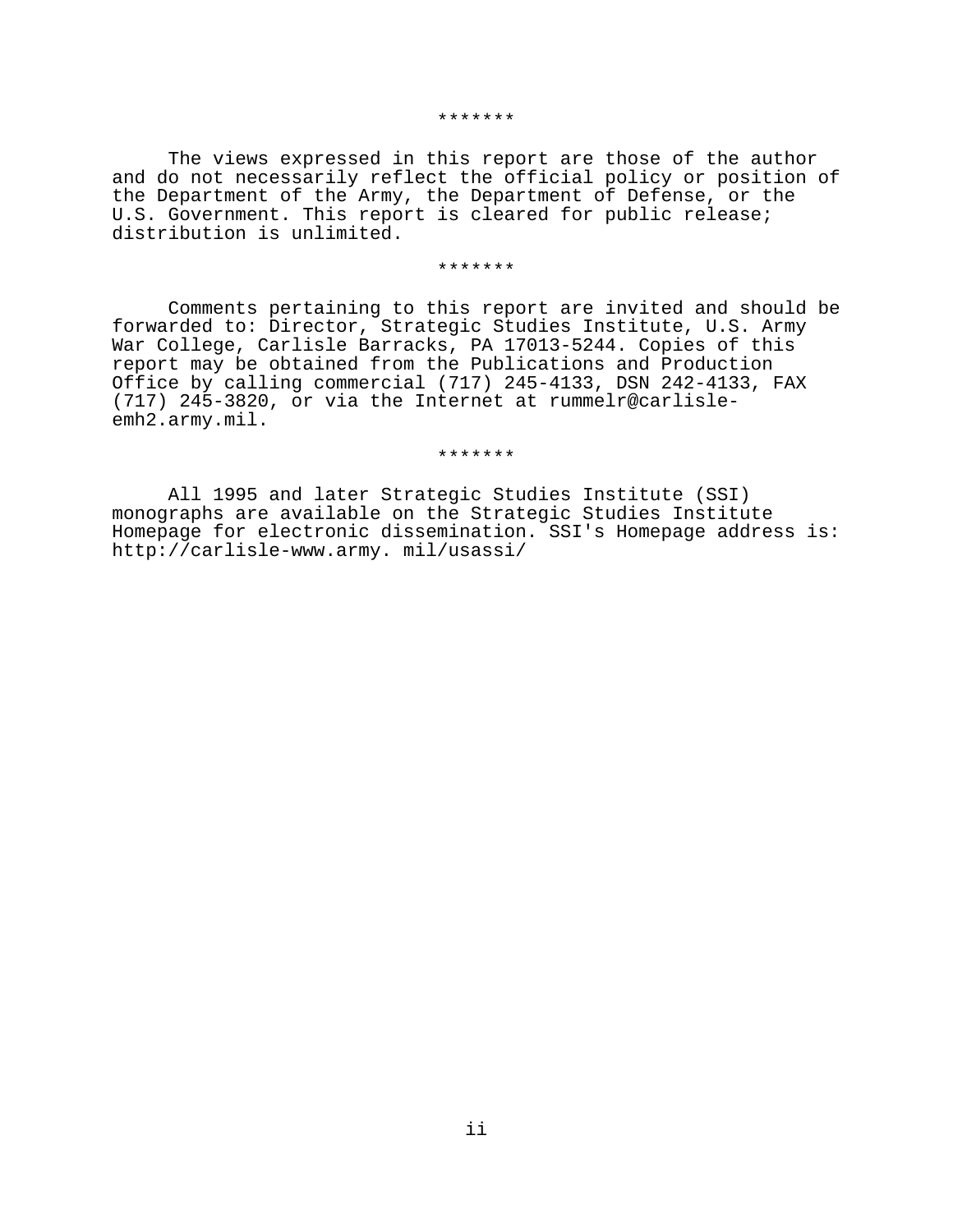#### **FOREWORD**

The United States is an Asian power, but its role and credibility lack clear definition in the minds of many Asian leaders. Some mistrust the United States, thinking it harbors chiefly economic, even "imperialist," motives. Others have little faith in U.S. commitments, recalling our about-face in Vietnam.

U.S. Asian policy today is a curious blend of seemingly firm bilateral commitments and occasionally startling ambiguities. The latter, while preserving American flexibility, run the risk of signalling weakness when friends and potential adversaries probe for clarity of purpose. This American "inscrutability" in Asia is all the more troubling in a region lacking a strong web of multilateral institutions, as exists across the North Atlantic. Indeed, if the United States is to maintain regional stability in Asia, Colonel Larry Wortzel, the U.S. Army attache in Beijing, argues, it must make multilateral dialogues like the Association of Southeast Asian Nations Regional Forum a major tenet of its Asian policy. The problems that need to be addressed by the United States in conjunction with its Asian friends, allies and potential foes--proliferation of weapons of mass destruction, ethnic conflict, territorial issues, trade relations, and the future of democracy throughout the region--are every bit as important to U.S. security in the Asian context as they are in Europe, where they receive intensive, continuous, multilateral scrutiny.

Therein lies the value of Colonel Wortzel's monograph. It calls our attention to the nascent ASEAN Regional Forum and causes us to consider its potential to enable a highly diverse group of nations to enhance their mutual understanding, stability, and security as they enter the 21st century.

> RICHARD H. WITHERSPOON Colonel, U.S. Army Director, Strategic Studies Institute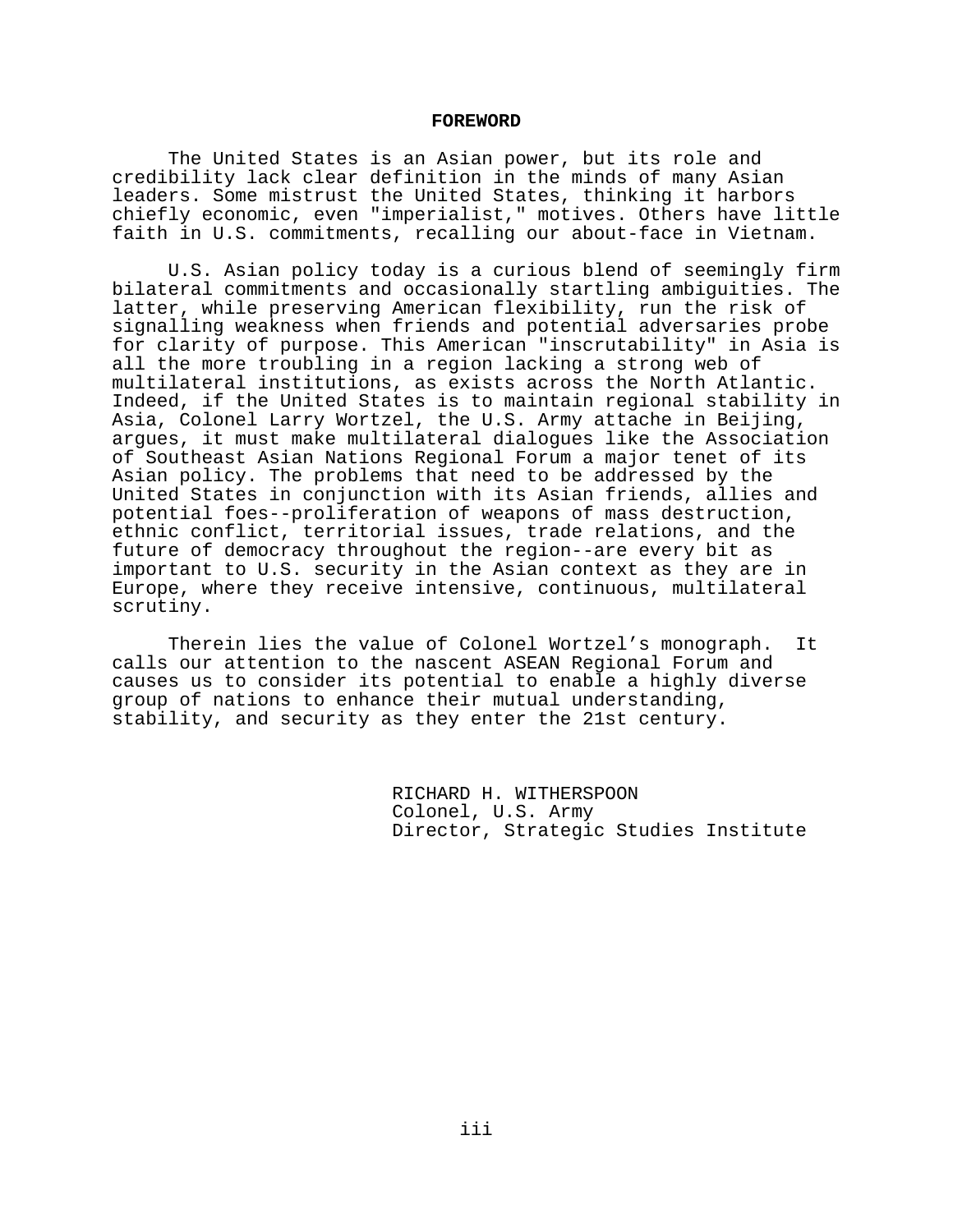### **BIOGRAPHICAL SKETCH OF THE AUTHOR**

LARRY M. WORTZEL is a U.S. Army military intelligence officer and foreign area officer specializing in China and East Asia. As an infantry officer from 1973-77, he served in the 29th Infantry at Fort Benning, GA, and the 9th Infantry at Camp Casey, Korea. He has served in intelligence and foreign area officer positions in China, Thailand, Singapore, and the U.S. Pacific Command headquarters in Hawaii. From 1984-88 he served in policy-related positions in the Office of the Secretary of Defense, and on the Department of the Army Staff in the Pentagon from 1990-93. From 1993-95 he was an assignment officer in Colonels Division at the Total Army Personnel Command. Colonel Wortzel holds a Ph.D. in political science from the University of Hawaii-Manoa. He is a 1995 graduate of the U.S. Army War College Corresponding Studies Course. Colonel Wortzel is the author of Class in China; Stratification in a Classless Society (Greenwood Press, 1987), the editor of China's Military Modernization: International Implications (Greenwood Press, 1988), and is completing a book on 20th century Chinese military history. He has published several articles on China and on Asian security including "China Seeks Traditional Great Power Status" in the Spring 1994 edition of ORBIS. Colonel Wortzel was assistant Army attache in Beijing, China, from 1988-90. He returned to Beijing in July 1995, where he is serving as the Army attache to China.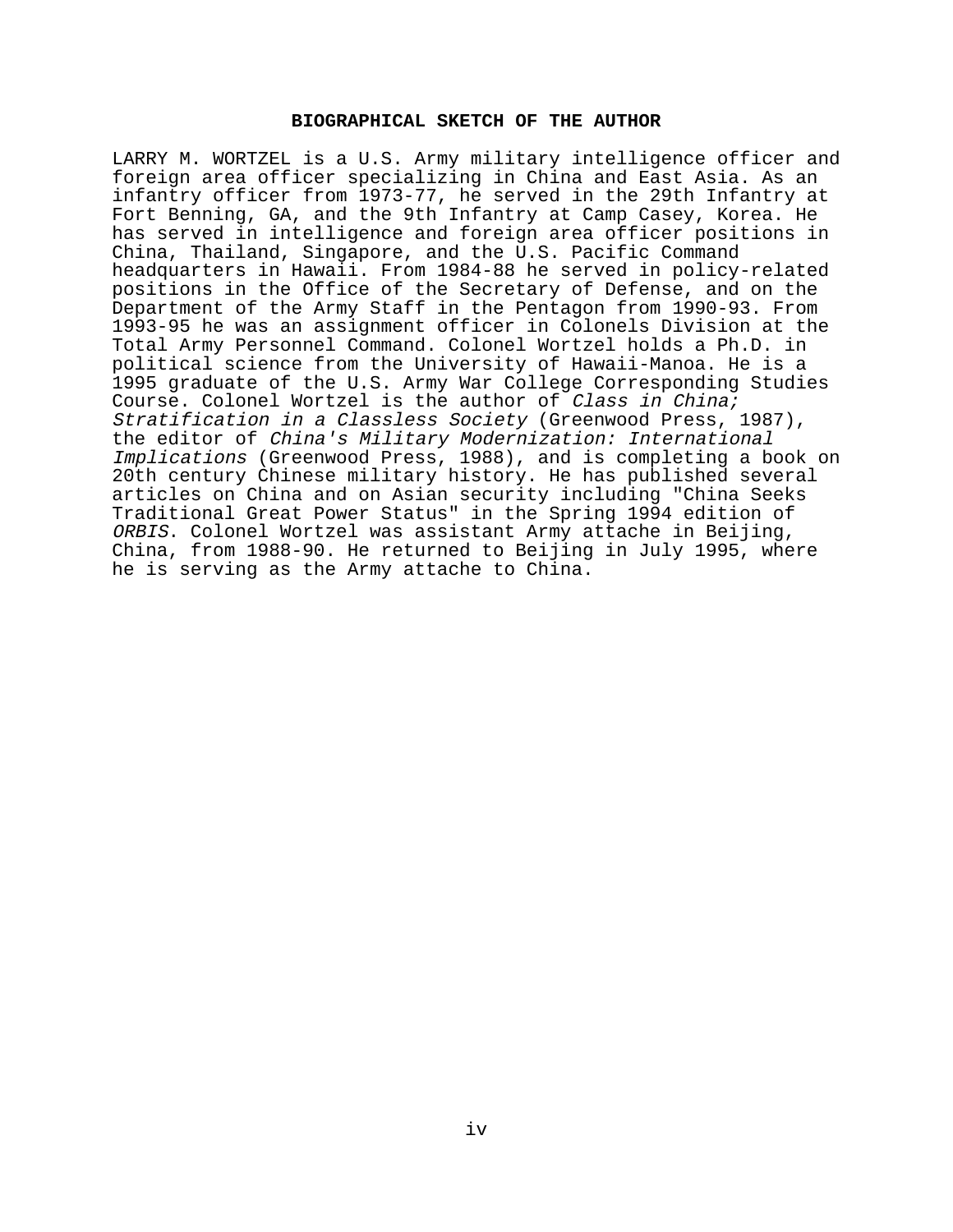# **THE ASEAN REGIONAL FORUM: ASIAN SECURITY WITHOUT AN AMERICAN UMBRELLA**

The Association of Southeast Asian Nations Regional Forum (ARF), first held in July 1994 in Bangkok, Thailand, is a unique, Asian-led experiment in multilateral security in Asia. It took shape at a time when the United States seemed to have withdrawn from its leading role in regional and world security, particularly in the Asia-Pacific region. In fact, according to quotes attributed to a senior Chinese leader by former Assistant Secretary of Defense Charles Freeman, despite assurances from Washington, the perception in Asia is that the United States would never trade one of its cities (Los Angeles was the city in question) for the goal of securing peace for one of its friends in Asia.<sup>1</sup>

The ARF has been cast in theoretical language as an example of multipolarity and interdependence in the post-Cold War world. It has been compared and contrasted by some analysts with the Conference on Security and Cooperation in Europe (CSCE). The member nations of the Association for Southeast Asian Nations (ASEAN), however, work hard to avoid comparisons with CSCE and see the situation in the Asia-Pacific region somewhat differently.<sup>2</sup> For them, the fundamental goal for regional cooperation is to create stability. The ARF concentrates on confidence-building measures and conflict avoidance. ASEAN leaders want to foster economic growth in a region with some tensions but no major conflicts, a region with the highest economic growth rate in the world. The CSCE and the 1975 Helsinki agreement, on the other hand, were instruments primarily developed to manage a specific, volatile, East-West conflict- that between the countries comprising the Warsaw Pact (with its Soviet leadership) and NATO. The CSCE goal was to "set the final seal on the map of Europe as drawn at Yalta."<sup>3</sup> ASEAN member states have worked hard to avoid that parallel. This monograph explores the genesis of the ARF and discusses how perceptions of a U.S. withdrawal from the Asia-Pacific security scene affected the ASEAN states. The author argues that the ARF emerged as a regional solution to deal with potential threats. In conclusion, he discusses the ARF's future as ASEAN struggles to maintain the initiative in the forum.

For ASEAN, the key to the ARF's raison d'etre is in dialogue to "avoid the potential for regional conflicts in the Asia Pacific."<sup>4</sup> ASEAN members emphasize that the ARF is a "discussion of security matters, and not a common defense."<sup>5</sup> When all is said and done, the impetus for the ARF and an Asian regional security dialogue is very different from that of the European situation. The CSCE came into being to moderate the threat of aggression between powers that were deeply hostile--the Soviet Union and the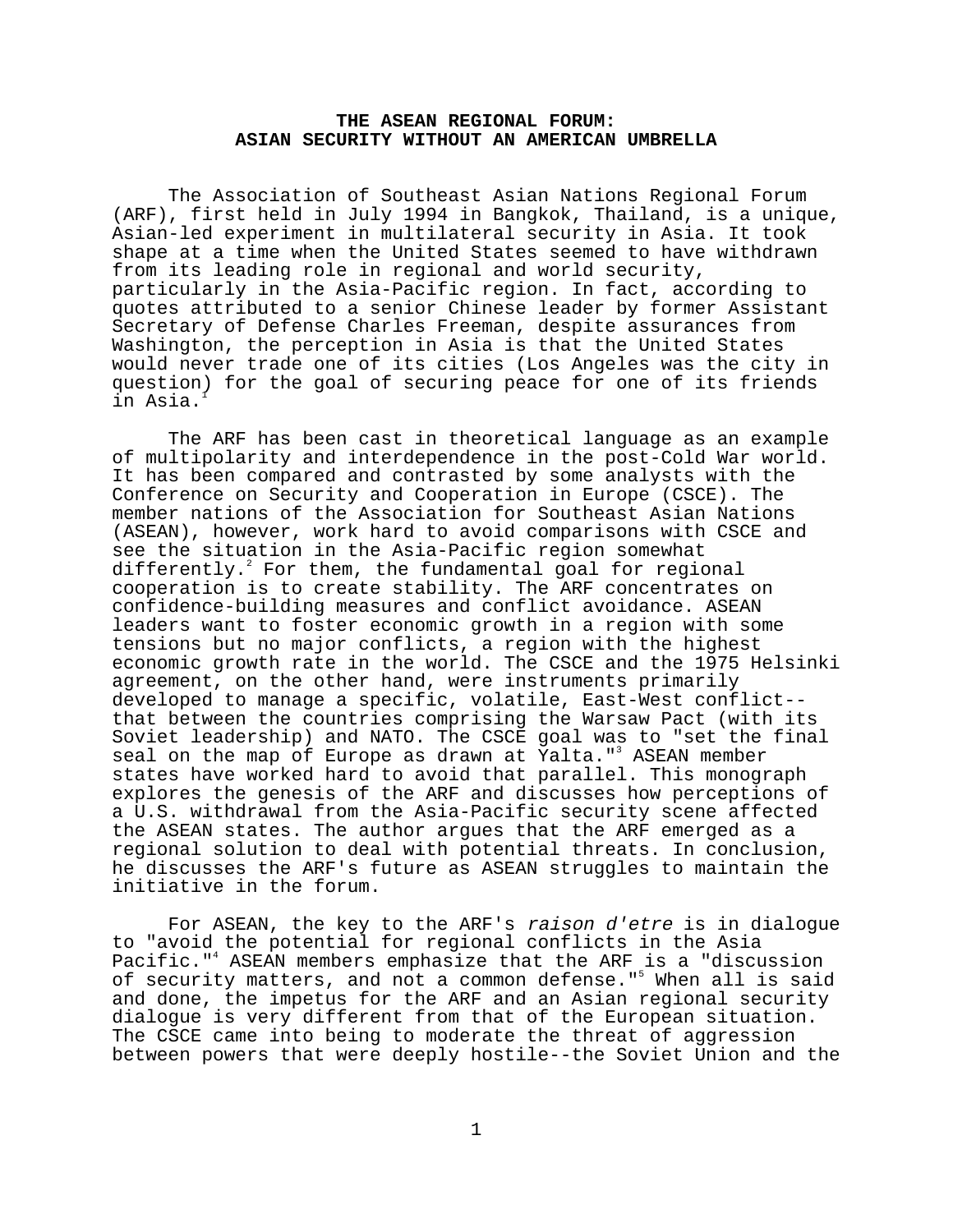Warsaw Pact, and the United States and its NATO allies. The ARF's genesis is the opposite. The ARF was born because of the perceived weakness or withdrawal of a power that before had provided the security umbrella for Asia--the United States.

### **The Perception of a U.S. Withdrawal**.

 The confidence of Asian friends and allies in the U.S. security umbrella has undergone a slow process of erosion over the past two decades. The establishment of diplomatic relations with China and the downgrading of relations with Taiwan as a means to help extricate the United States from Vietnam in 1972 were certainly factors in the process.' Vietnam was the first really unsuccessful war for the United States in the 20th century, and, as Washington ended it, the United States sought to define its ideological differences with its stated enemies (Vietnam and China) in order to get out of the war. That process, which led to the opening with China but ultimately saw the collapse of South Vietnam and the Vietnamese invasion of Cambodia, demonstrated for Asia the realpolitik of U.S. policy. More importantly, it demonstrated the significant effect of public opinion in the United States on America's foreign policy. The sudden shift in U.S. policy in relation to Taiwan and the recognition of China 6 years later underscored that, in some cases, political reality, not ideology, drove U.S. policy. In one stroke, Washington withdrew its previous staunch support for Taipei.

In 1979, after breaking with Taiwan and recognizing China, President Carter announced that U.S. troop strength in Korea would be significantly reduced, and the confidence of Asian friends and allies in the United States was further eroded.<sup>7</sup> Again, the strength and sincerity of U.S. security pledges were brought into question because the Carter reductions were seen as responses to domestic pressures. To many in Asia, the rationale for the reductions was based on unrealistic assessments of a potentially hostile situation on the Korean peninsula. Certainly the nations of Asia were more confident of the United States earlier, in 1976 for instance, when, in response to the axe murders of American soldiers in Panmunjom over a tree-cutting incident, the U.S. 2d Infantry Division was sent to combat positions with its weapons and ammunition ready for war, while U.S. troops trimmed the offending tree even as bomb-laden B-52s flew overhead.

The takeover of the U.S. embassy in Tehran, Iran, and the failure of the hostage rescue operation in the desert did little to buttress confidence in U.S. military strength. More importantly, the difficulty of the naval, air, and logistical effort to support U.S. operations in the Indian Ocean and Persian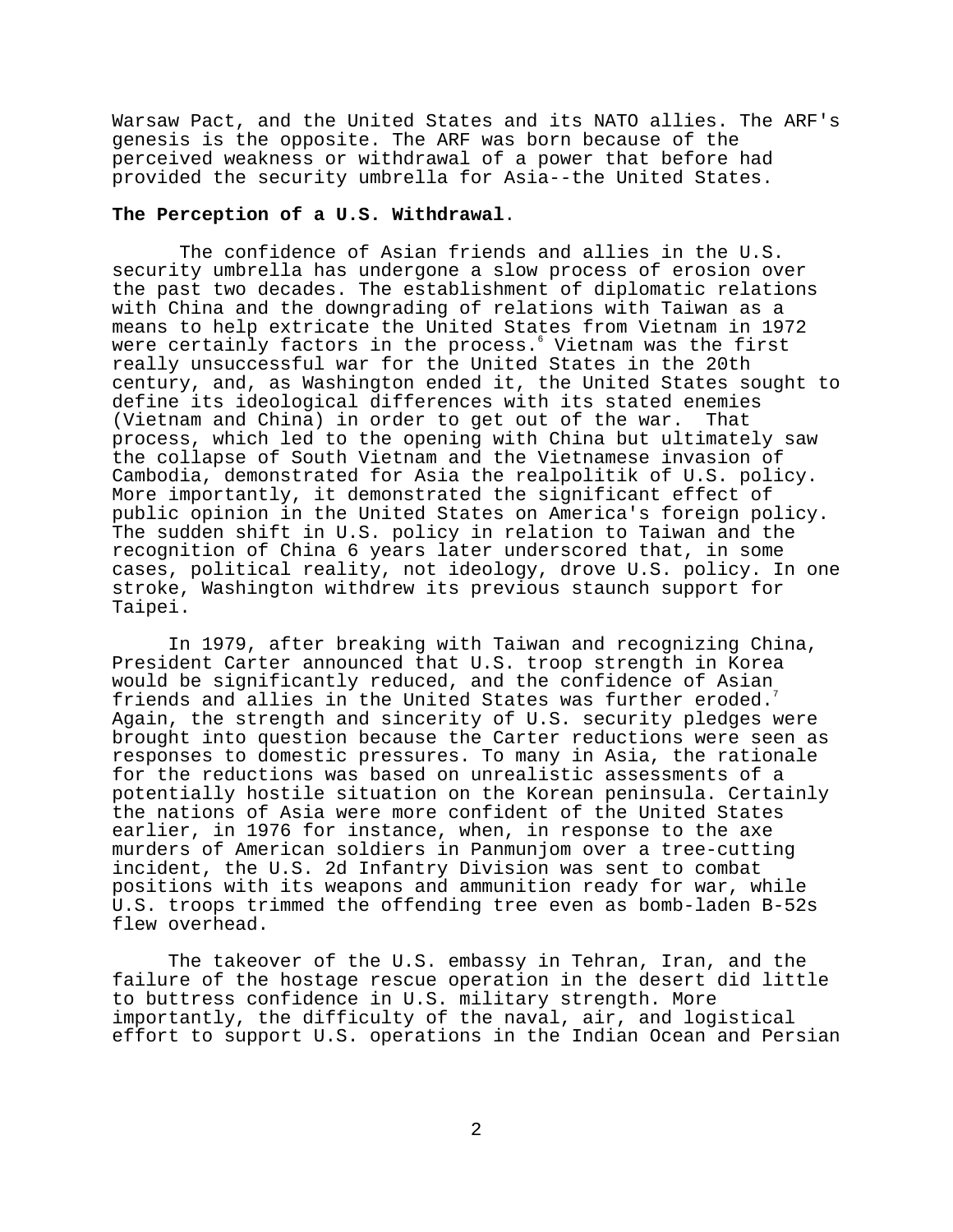Gulf convinced the Asian nations who witnessed it that the United States had difficulty projecting decisive conventional power over long distances. Even with bases in Japan and the Philippines, the U.S. military effort required support in the form of transit rights, refueling, and short-term basing from friends and allies in Asia. Diego Garcia, in the Indian Ocean, became a key forwardoperating base that proved to be equally critical to the U.S. strategy in the Gulf War during Operations DESERT SHIELD and DESERT STORM against Iraq.

In the years of the Reagan administration, a steady buildup of U.S. forces increased American capabilities. But the effect of the Vietnam War was seen in the "Weinberger Doctrine," which declared that the United States would not use its forces unless it had strong public support and was sure of a victory. Secretary of Defense Caspar Weinberger argued that military forces cannot simply be brought to bear in any crisis, but that "we should engage our troops only if we must do so as a matter of our own vital national interest. We cannot assume for other sovereign nations the responsibility to defend their territory--without their strong invitation--when our own freedom is not threatened."<sup>8</sup> He set out six criteria to be used as tests when force should be employed. Weinberger's more restrictive criteria on the use of force, however, are still influential today where they have been incorporated in President Clinton's A National Security Strategy of Engagement and Enlargement.

The success of Operation DESERT STORM with the decisive defeat of Iraqi forces had a mixed message for those countries dependent on U.S. security guarantees. The world witnessed the strength and lethality of U.S. weapons and equipment and the quality of U.S. soldiers. The tactics and the operational art of U.S. forces were validated. But this was done with an accommodation to multilateralism. As in World War II, the victory depended on a coalition of forces, and, perhaps more significantly, the United States ensured that there was United Nations (UN) support and participation before acting, despite the fact that its own vital interests were clearly at stake. Hindsight makes us question whether unilateral action such as the early insertion of a Marine Expeditionary Unit or a brigade of the 82d Airborne Division into Kuwait, combined with forceful diplomacy by the American Ambassador in Iraq, could have headed off the war, but that did not happen. Some nations perceived that the United States was reluctant to act decisively, not just unilaterally, but at all. The question had to be asked: "What if my nation is in trouble and, despite security guarantees, it became more expedient for the United States to bow to 'United Nations' or 'coalition' interests?"

In his book, Diplomacy, Henry Kissinger tells us that, in such an instance, political realism dictates that it is a mistake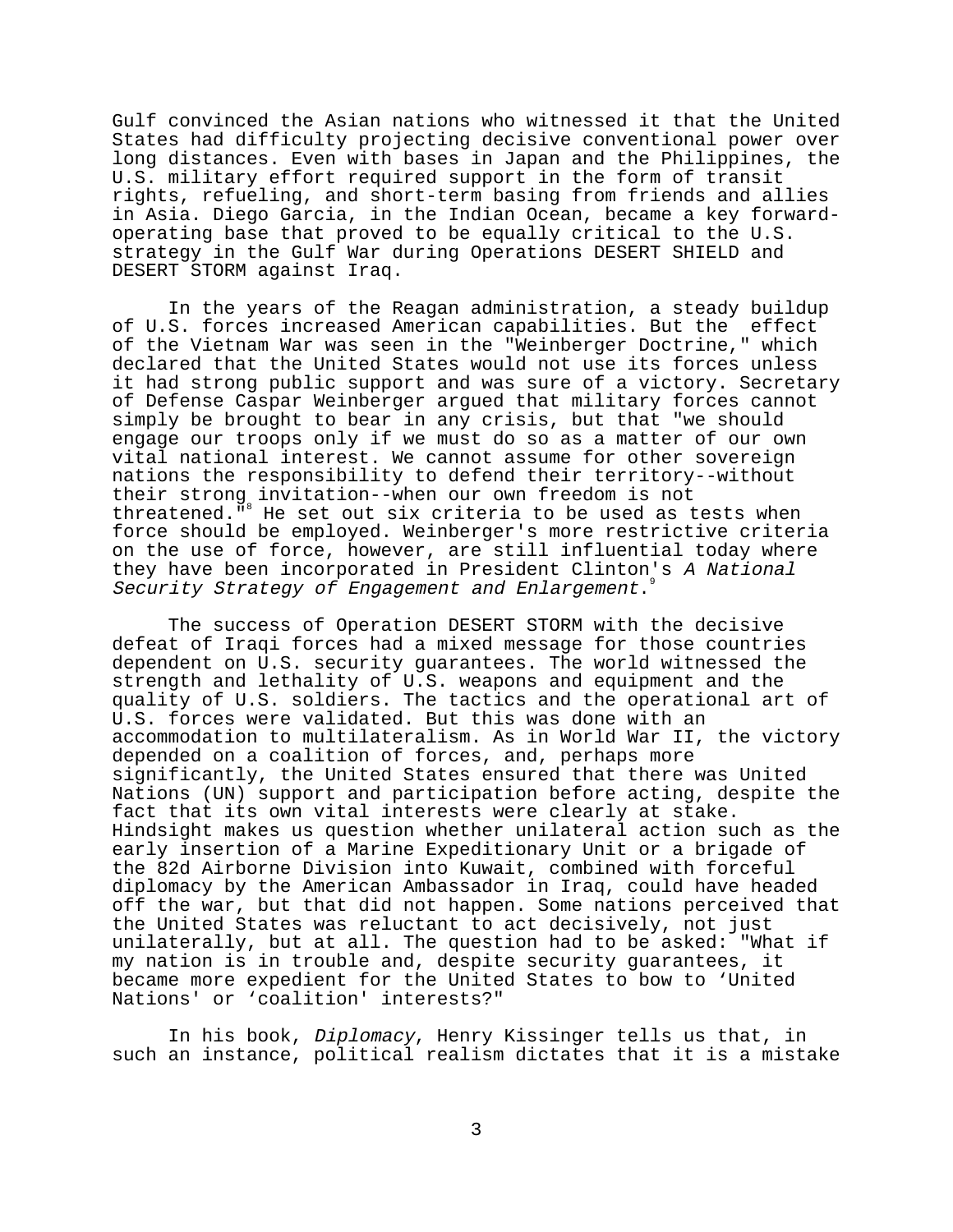to assume that all nations are prepared to "run identical risks" in opposing an act of aggression because, in the end, their national interests differ.<sup>10</sup> This is a basic tenet of the realist school of politics. As Hans Morgenthau set forth in defining a realist theory of international relations, prudence and the weighing of consequences define the character of relations and interests.<sup>11</sup> The ASEAN states began to weigh the question of what was prudent for their own security.

After Operation DESERT STORM, a combination of economic, natural, and political circumstances brought into question the strength of U.S. commitment to Asia. The case of the Philippines brought this matter into sharp focus. Understanding the psychological impact of the U.S. withdrawal from the Philippines is seminal in understanding why the ASEAN states have become so concerned about U.S. presence in the region. Domestic political forces in Manila called for either more money from the United States or for the dismantling of the U.S. presence in Subic Bay and Clark Air Force Base. The Philippine government clearly was asking for more money than the United States would pay and the Soviet Union was collapsing, making the bases less critical to Washington. U.S. Pacific strategy began to examine the viability of the concept of "places not bases" (i.e., securing access rights with no permanent presence). Such a strategy, in addition to saving money and reducing military force structure, permitted the United States to be ambiguous about the involvement of U.S. forces in conflicts with China and Vietnam over any dispute, such as in the Spratly Islands. At the same time, the eruption of Mount Pinatubo made the Philippine bases for a time virtually unusable and too expensive to resurrect and repair for the dwindling U.S. defense coffers. U.S. forces simply withdrew and developed a series of base-use and port arrangements throughout Asia. To this day, however, some in the political and military establishments around Asia believe that the United States simply  $_{12}$ left when it got too expensive and hard to maintain those bases. Their confidence in U.S. security guarantees and capabilities was shaken. At the time, the U.S. administration was able to credibly point out that the United States was not acting like a colonial or occupying power and would remove its forces from a country when asked. That had already been demonstrated in Thailand in the mid-1970s. Nonetheless, the perception was that the United States left and abandoned a security commitment.<sup>1</sup>

The dispute with North Korea over nuclear materials and reactors is another example of a perceived weakness in U.S. resolve. No nation in the region wanted a conflict on the Korean Peninsula, despite calls by some U.S. pundits (even by Australian observers of Asian affairs) for forceful U.S. military action.<sup>1</sup> The Chinese counseled patience and restraint, as did the Japanese.<sup>15</sup> South Korea sought to maintain its strong role in the negotiations and in its relationship to the United States. The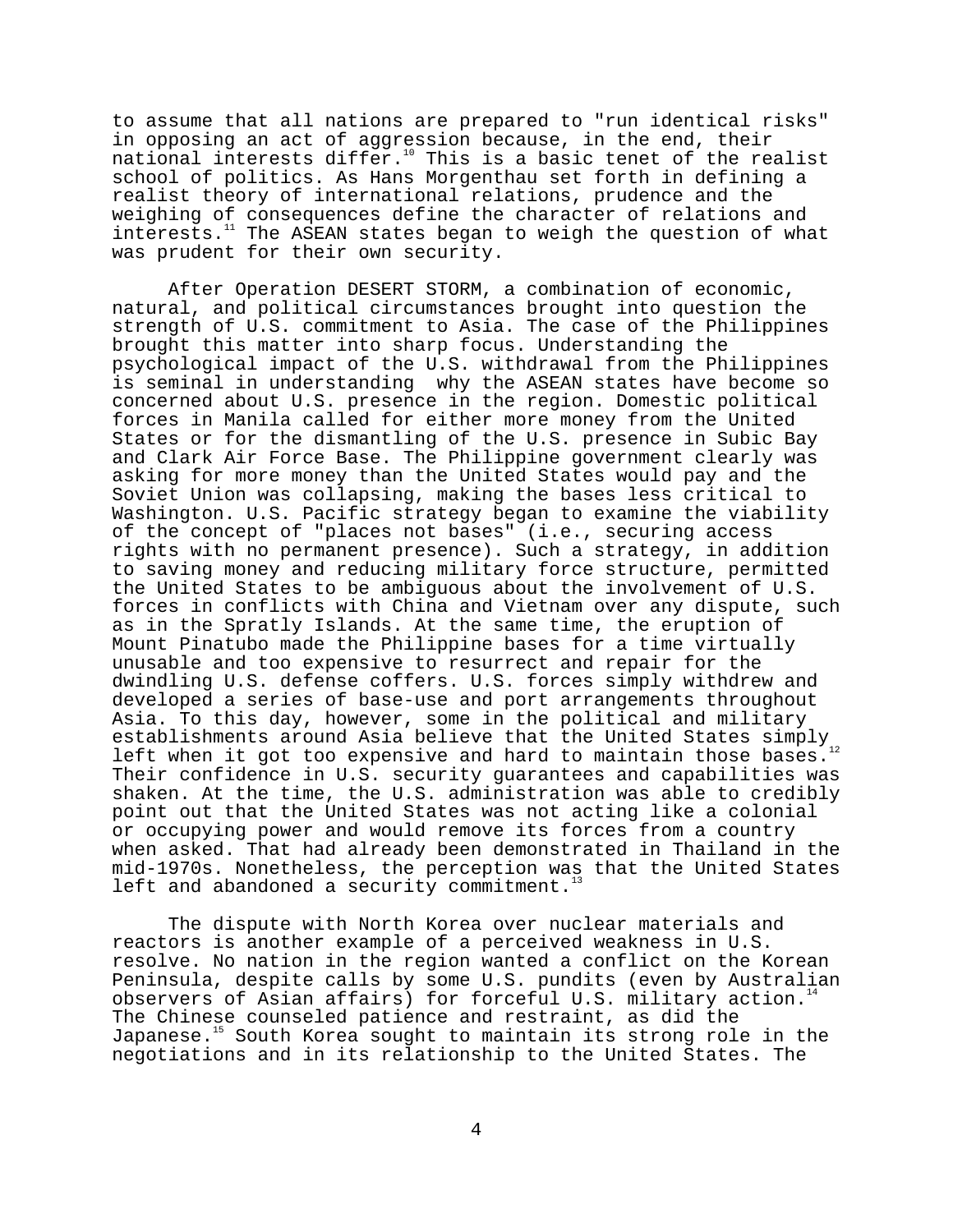intervention of former President Jimmy Carter, however, while defusing the situation and producing an agreement, did not produce one that pleased all of the observers in Washington or in Asia.<sup>16</sup> Serious concerns over North Korean facilities remain, and nuclear specialists have taken seriously a 1993 Japanese Foreign Ministry statement that "Japan must be prepared to defend itself against the nuclear threat. $\overline{N}^{17}$  In the end, notwithstanding the provision of new reactors to Pyongyang, it remains possible that the United States may have accepted a North Korea with a limited number of nuclear devices as a fait accompli.<sup>1</sup>

# **The Evolving U.S. Force Structure and Strategy**.

Communist governments are still in power in a few places around the world, but the communist challenge to democracy and free trade is essentially defeated. Its defeat brought forth a plethora of security challenges and problems ranging from terrorism, to population displacement, drugs, and the challenges of new conflicts based on ethnic and religious nationalism. Asia has not been spared these new problems but has remained relatively calm, compared to Africa, the Middle East, Europe, and Central Asia. Adjusting to these changes after 45 years of Cold War tension has focused a sometimes partisan debate in the United States on the types of forces needed in the new era and on the best strategy for securing U.S. interests in today's world.

Even if the global security system following the Cold War was not crystal clear, U.S. security strategy in East Asia and the Pacific gained definition with the publishing of the National Security Strategy in 1992.<sup>19</sup> This document set out the framework of enduring U.S. interests upon which strategy might be adjusted based on exigencies and political realities. The security interests are:

- protecting the United States and its allies from attack;
- maintaining regional peace and stability;
- preserving U.S. political and economic access;
- contributing to nuclear deterrence;
- fostering the growth of democracy and human rights;

• stopping proliferation of nuclear, chemical, and biological weapons, and ballistic missile systems;

- ensuring freedom of navigation; and,
- reducing illicit drug trafficking.<sup>20</sup>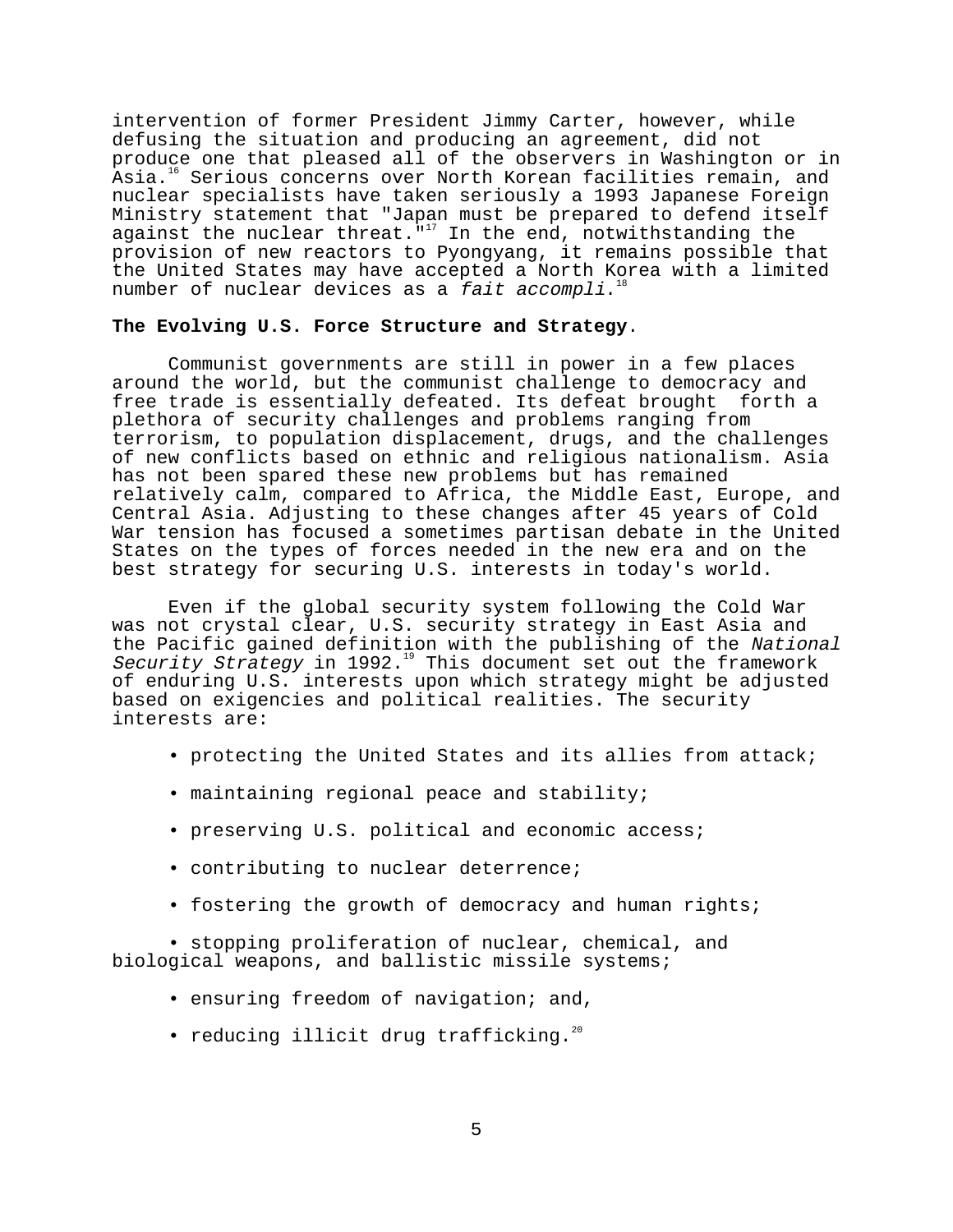There have been subsequent adjustments of note. In November 1992, Secretary of Defense Cheney provided assurances to regional allies in Asia that U.S. policy would be guided by six principles: (1) assurance of U.S. engagement in Asia and the Pacific, (2) a strong system of bilateral security arrangements, (3) maintenance of modest but capable forward deployed U.S. forces, (4) sufficient base structure to support those forces, (5) a request that Asian allies assume greater responsibility for their own defense, and  $(6)$  complementary defense cooperation.

To put this statement by Secretary Cheney in context, one must remember that it was designed to reassure U.S. friends and allies of a U.S. commitment as a hint of doubt began to creep into the thinking of our friends in the region. Bases were closing, forces were reducing, and, increasingly, the United States put more emphasis on the capabilities of allies. It was in 1991 and 1992 that ASEAN suggested using an expanded forum to promote dialogue on enhancing security in the region, and the Cheney assurances should be viewed, in large measure, as a response to the ASEAN initiatives. The desire on the part of ASEAN seems to have been based on the belief that there was no articulation of a new strategic view by Washington. Domestic economic and political forces in the United States created pressure for troop reductions and showed a tendency toward isolationism. If ASEAN suggested a dialogue to keep the United States involved in Asia, it was successful. However, the fact that ASEAN had to take the initiative showed that confidence in the United States was already slipping.<sup>2</sup>

Even Australia, perhaps the most staunch ally of the United States in the Asia-Pacific region, began to reexamine the outlook for a future U.S.-Australia security relationship as a result of the closing of the bases in the Philippines and the changes in the U.S. national security strategy.<sup>23</sup> Increasingly, Australia is becoming more engaged with ASEAN and its Asian neighbors. This is not surprising, given that between 1991 and 1993 the Pentagon's strategy for Asia called for a "10-12 percent reduction" of forces. $24$  Since 1993, forces have been further reduced. The Australian reorientation toward Asia is a practical response as well. Australia is culturally and politically European (British), but geographically Asian. It has been the host recently to many immigrants from Asia and must become more engaged in the region.<sup>25</sup>

The world has changed dramatically. The Warsaw Pact fell apart, the Berlin Wall was destroyed, and Germany has unified. Communism collapsed in the Soviet Union, which itself dissolved. In response to these changes, which were the objective of the containment strategy, the United States reexamined its national security strategy.<sup>26</sup> The Department of Defense, in order to be able to respond to future threats, published a new defense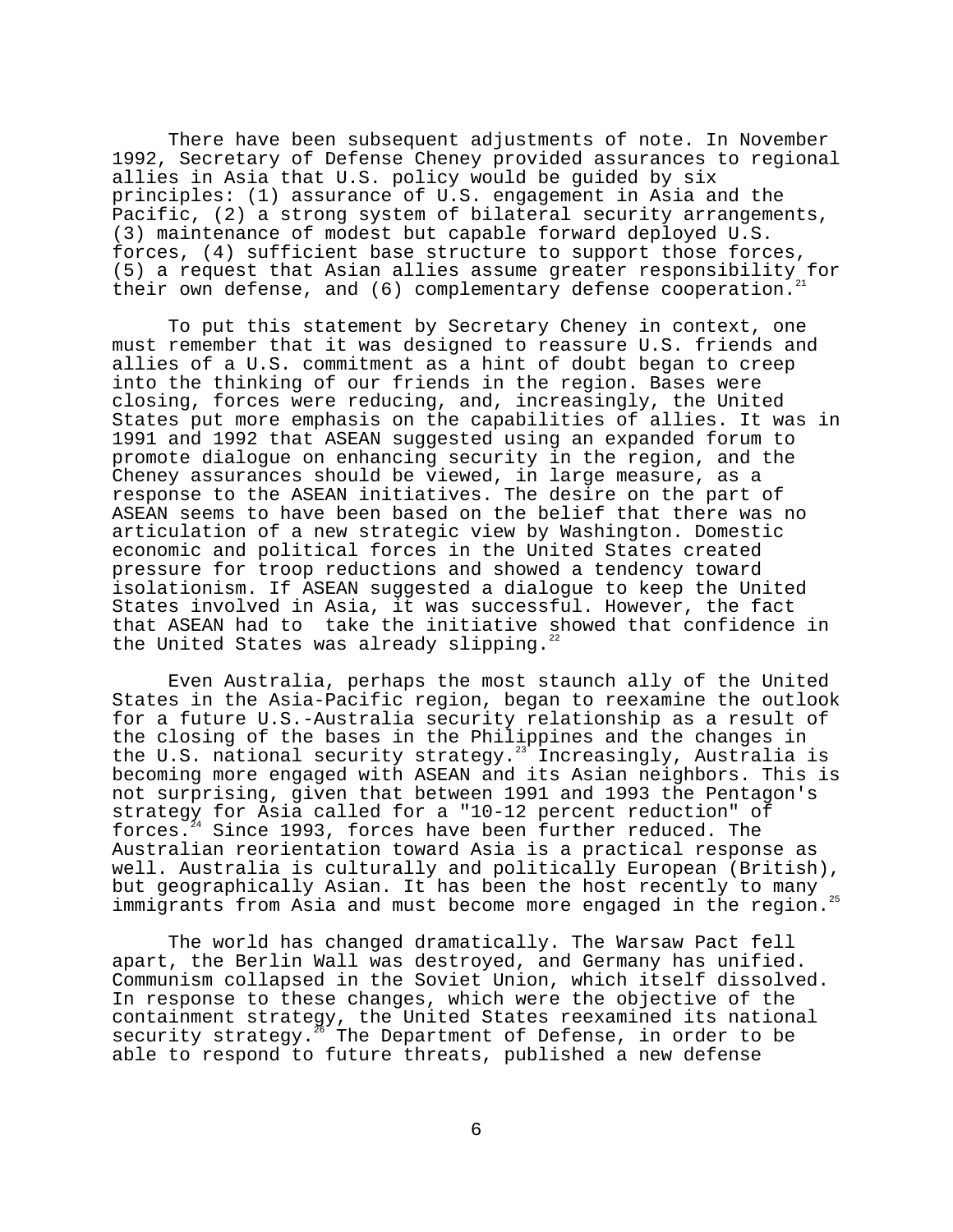strategy that focused on four foundations: Strategic Deterrence and Defense, Forward Presence, Crisis Response, and Reconstitution.<sup>2</sup>

Based on lessons from the Gulf War, and keeping in mind the continuing debate in the U.S. Congress over the future requirements for U.S. forces, the focus of the National Military Strategy shifted somewhat. The new strategy paid greater attention to the conduct of multilateral operations and collective security. Although the strategy cited the lessons of the 1991 Gulf War as a basis for the change, a dwindling U.S. budget, a swelling debt, and the changed world situation combined to limit what the United States could, or needed to, do within its own fiscal constraints.<sup>28</sup> The strategy is not only fiscally constrained, but is also limited by the ability of the United States to project its forces and put them on the ground when such forces are increasingly based in the continental United States. Faced with the new conditions, in order to correctly assess and define U.S. capabilities, the Clinton administration initiated the "Bottom-Up Review" (BUR) of U.S. forces, published in September 1993.

The Clinton administration's BUR was designed to "rebuild defense strategy, forces, and defense programs and budgets . . . to meet new dangers and seize new opportunities."<sup>30</sup> With the overarching Soviet threat gone, the focus of U.S. strategy became more regional in nature and was designed to "protect and advance American security with fewer resources."<sup>31</sup> The new strategy was designed to be able to contend with two major regional conflicts in the world (the examples given in the BUR document were conflicts in the Persian Gulf and in Korea). The regional scenarios were chosen as planning tools that allowed U.S. military staffs to build appropriate, effective force packages to respond to crises based on theoretical and quantitative models derived from actual experience in the Persian Gulf and other conflicts. However, some ambiguity was built into the statements of U.S. capabilities.

When first announced, the BUR stated that the intent of the United States was to be able to respond to "two nearly simultaneous major regional conflicts."<sup>32</sup> That key word, "nearly," seems to have been almost lost in the discussion of the strategy in the United States. When Secretary of Defense William Perry, in an October 1994 speech at the Chinese National Defense University, reiterated that the United States could not fight two major conflicts simultaneously, it caused some surprise in the Pentagon among some military officers who perhaps had not read the original document carefully.<sup>33</sup> However, to many Asians this echoed a revision of the U.S. and allied strategy in World War II, when a "win-hold-win" strategy called for the serial defeat first of Germany, then Japan.<sup>34</sup> Winning in the European theater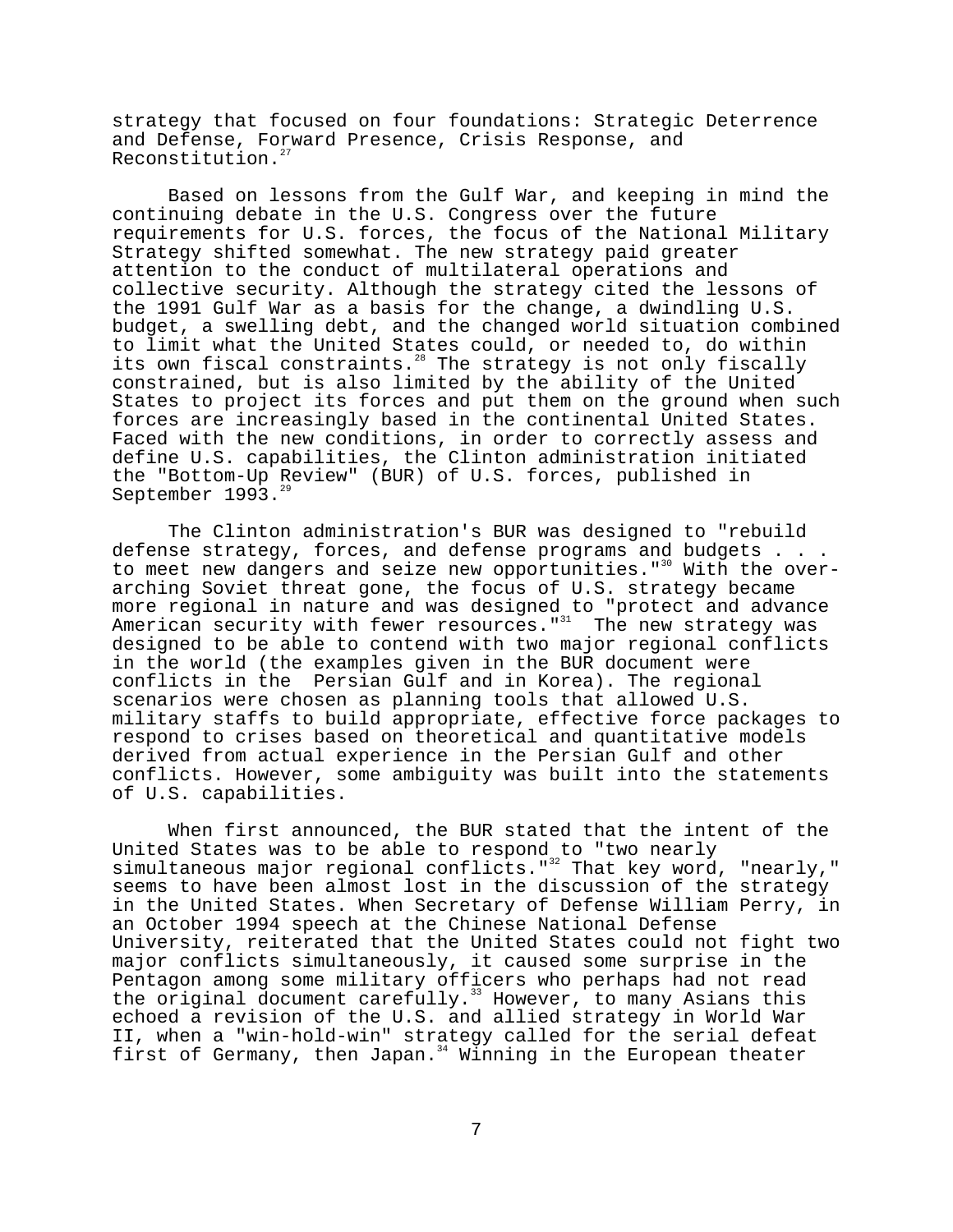while "holding" in the Pacific, then concentrating force on the defeat of Japan, was a sensible way to manage the combined effort in World War II. This historical parallel has not been lost in Asia, which had already seen that the United States placed its emphasis first on European and Middle Eastern interests.<sup>35</sup> Many Chinese military officers and Asian military attaches bring up the fact that the United States placed Asia as second in importance to Europe during World War II. They express their belief that this is still the case.

After much debate, the BUR fixed the U.S. force presence in Northeast Asia at about 100,000 personnel, divided primarily between Japan and Korea. The plans for the future, however, called for significant reductions of U.S. forces between 1995 and 1999, including two active and one reserve Army divisions, three active and four reserve Air Force fighter wings, one active and one reserve Navy air wings, and a carrier and 55 surface ships and submarines.

The strategy underlying the BUR was designed to bring forces to bear on regional dangers, but was really focused on deterring or defeating large-scale aggression. In Asia, that meant a focus on Korea. In Southeast Asia, where U.S. forces were no longer based, the rationale for a regional security dialogue was strengthened.

 If the strategy debate in the United States added to the rationale for a regionally based security dialogue in Southeast Asia, earlier congressional testimony by the Assistant Secretary of State-Designate for East Asian and Pacific Affairs Winston Lord had demonstrated that the United States was prepared to support a multilateral approach to security consultation in the Pacific region. Ambassador Lord, who had experience in the region as an aide to Henry Kissinger in the 1970s and as the U.S. ambassador to China in the late 1980s, reminded the Congress that:

America has fought three wars in Asia during the past half century. We have abiding security interests there. Forty percent of our trade is with the region, its share swelling more rapidly than that of any other, and half again as large as with Western Europe. More and more eager, talented Asian immigrants enrich America's cultural and economic mosaic. Our nation's population and production shift steadily toward our Pacific coast. . . . We have enormous stakes in the Pacific. We need to integrate our economic, political and security policies. We need fresh approaches and structures of cooperation. . . . It is time to build--with others--a New Pacific Community.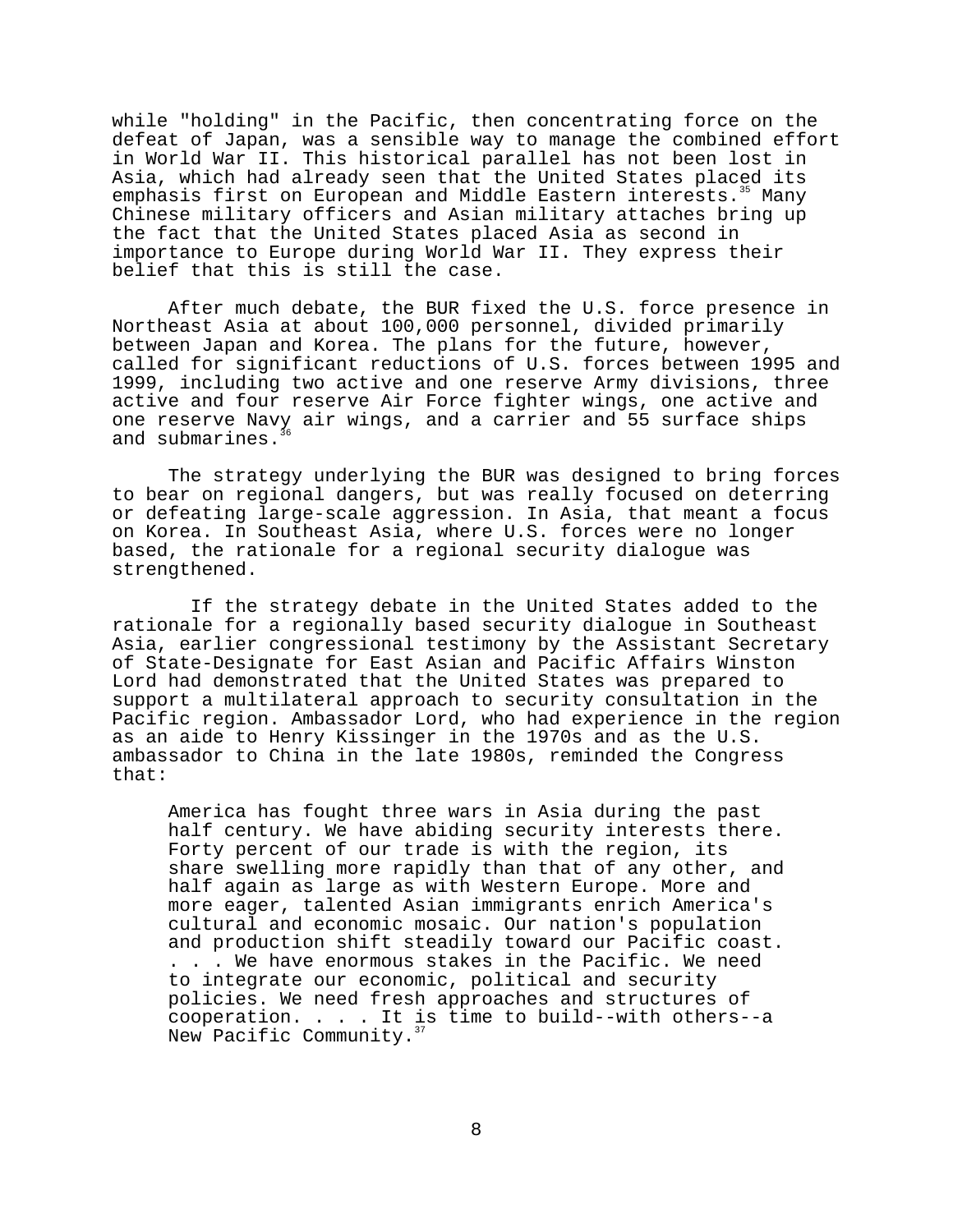Lord's plan called for the development of new, multilateral forums for security consultations in Asia. At the same time, Ambassador Lord indicated that in doing so, traditional U.S. alliances in Asia would continue.<sup>38</sup> However, the new policy emphasized that the United States would support Japan for a seat in the UN Security Council. Ambassador Lord carefully, even cryptically, referred to the need for Japan to make contributions "worthy of a major political and economic power" to world councils, and discussed security consultations, without specifically asking Japan to take a stronger hand in regional security.<sup>39</sup> This was perhaps one of the more delicate issues. When the Reagan adminis-tration asked Japan to take responsibility for patrolling the seas out to a distance of 1,000 miles, it raised some concerns in those nations in Asia that had suffered under Japanese aggression earlier in the century. Many of Japan's neighbors are not comfortable that the United States seems to be pushing Tokyo to break its own self-imposed boundaries or to stretch its constitutional restrictions on military activity and collective security.

### **Human Rights and U.S. Values as a Factor**.

At the same time that the testimony sought to reassure Congress and U.S. allies of the U.S. commitment to the region, it underscored one of the greatest sources of tension for U.S. policy: how to support human rights and democracy while at the same time maintaining open trade and working toward security consultation and cooperation with countries in the region despite some disagreements over the concept of human rights. Lord candidly said that there is a necessary balance among "geopolitical, economic, and other factors" in the democracy and human rights equation. However, he pointed out that the "end of the global rivalry with the Soviet Union reduces the pressure to muffle concerns about unsavory governments for the sake of security."<sup>40</sup> Specifi-cally mentioning China, Burma, and Indonesia, Lord set the U.S. agenda on human rights and democracy squarely in front of the Congress as a significant factor in policy.

This was and remains a very sensitive matter throughout Asia, where many states have taken a different view than that of the United States on what constitutes human rights and democracy. James Hsiung, in his study of human rights in East Asia, has characterized the Western concept of human rights as essentially "adversarial," something to be fought for by the individual. In Asia, however, according to Hsiung, there is a Confucian model in which "individual rights will be taken care of within the group or may be protected by purposeful distancing from external authorities."41 Hsiung has called this a "consensual model" under which individuals may be compelled to rise up only when authorities fail in their responsibilities to the group. The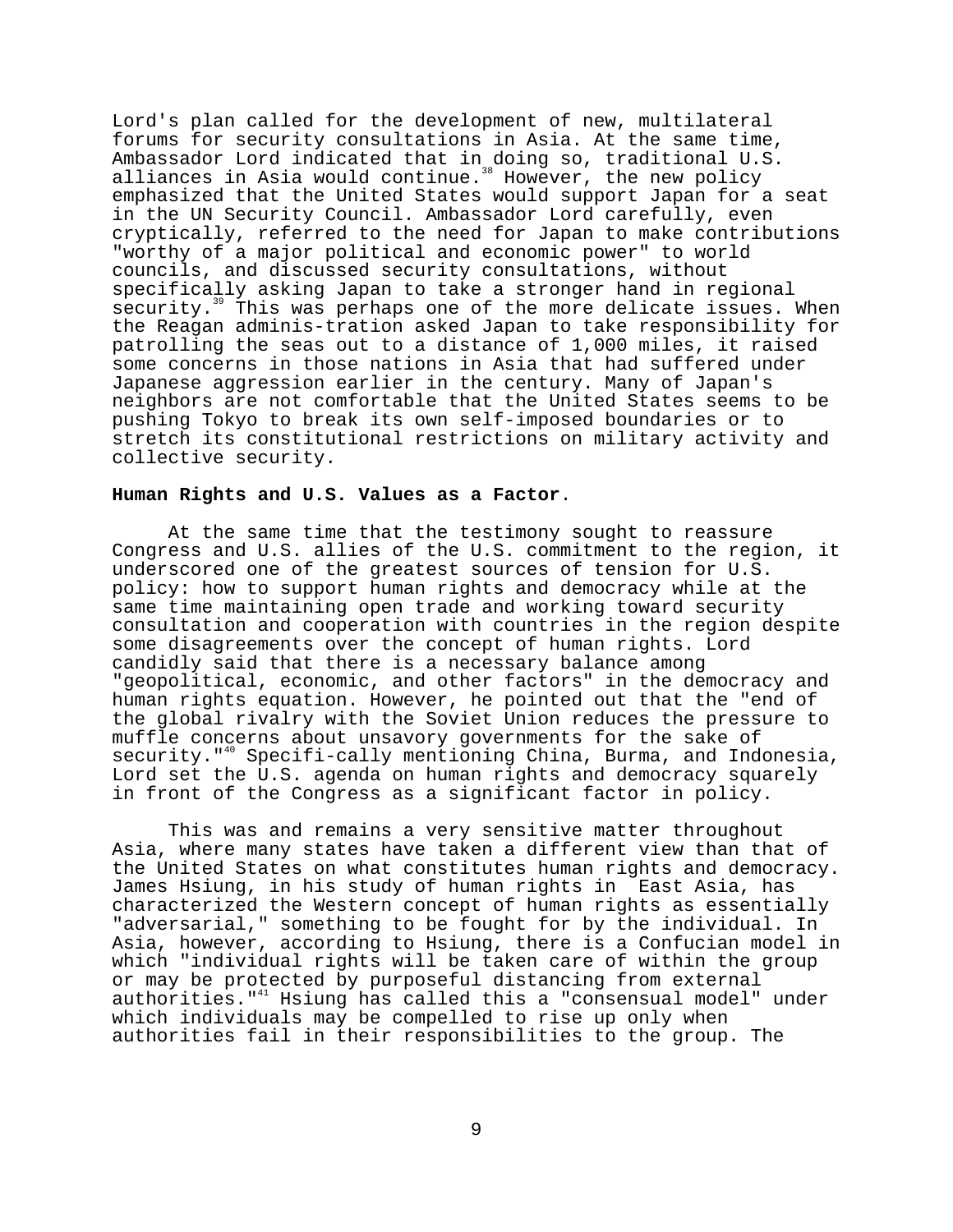society becomes an extended family, with the government the benevolent patriarch. If the CSCE in Europe had a human rights component in the Helsinki accords, the nations of Asia, and especially ASEAN, want to avoid that component in their negotiations with the United States. Following this "consensual" or "Confucian" model, some Asian officials have emphasized that social stability and economic growth leading to the satisfaction of such basic needs as food, housing, and clothing are basic human rights which sometimes must be satisfied, even if that means that a government must use more authoritarian means than that desired by the United States. In a spirited defense of the Asian view of human rights, Kishore Mahubani, of the Singapore Ministry of Foreign Affairs, writing in Foreign Affairs, sought to convince U.S. critics of Asian policies that culture and economic reality are important components to be considered when evaluating such policies. More recently, in the December 1994 issue of Current History, Prime Minister Goh Chok Tong of Singapore defended the new authoritarianism of Singapore as a model for Asia.<sup>42</sup> Why all of this from Singapore? Clearly there are differences between the United States and Singapore on the issue, and they came to public attention at the time the articles were published because of such incidents as the caning of an American citizen for vandalism and the fine levied on an American professor for his veiled criticism of Singapore's system of justice. But there are other reasons as well, including the fact that Singapore's elder statesman, Lee Juan-yew, has been a staunch defender of China, where the United States has expressed more serious human rights concerns.

The continued dialogue between East and West on this issue illustrates the seriousness of the matter and under-scores why ASEAN states (and their neighbors in Asia) are so concerned over the focus of U.S. policy now that Cold War tensions no longer provide the focal point for U.S. ideology and values. In historical perspective, however, this policy focus of the United States is really no different from that which provided the foundation for the Cold War values of the United States. The United States is a nation founded on a few basic principles, particularly respect for the individual, individual rights, freedom of expression, freedom from arbitrary arrest, freedom of religion, and freedom of the press. The reason for the containment strategy of the Cold War, which was directed against the Soviet Union, was that the Soviets and their system were the greatest ideological and military threat against the things that the United States holds dear.<sup>43</sup> Now the Soviet Union exists no longer, and there is no over-arching military threat to the United States. The containment strategy changed to one of engagement, particularly in Asia, and the United States continues to pursue its values in its foreign policy.

By July 1994, the Clinton administration defined its own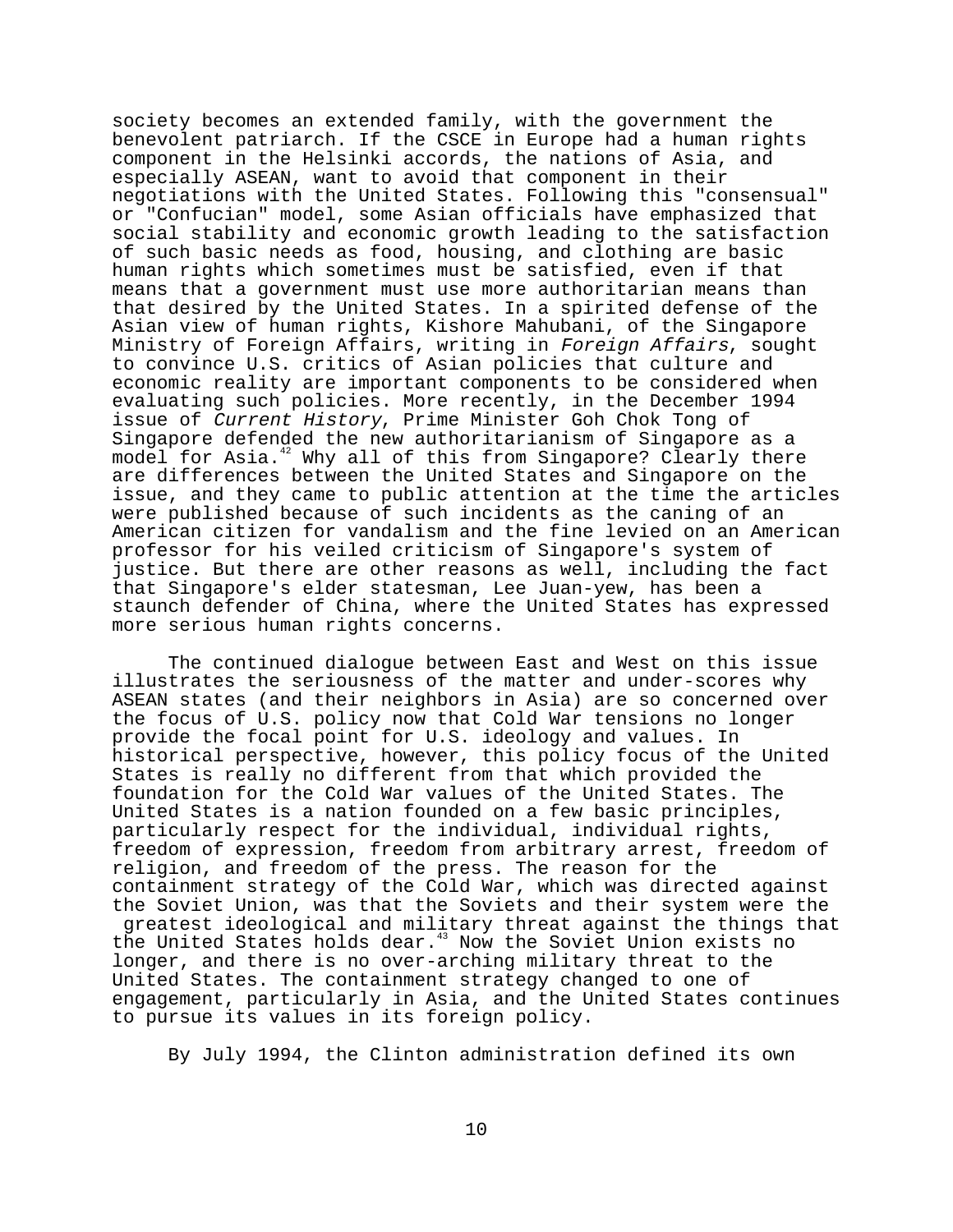national security strategy--one of "engagement and enlargement."<sup>44</sup> An important facet of that policy, one that directly affects ASEAN and the Regional Forum, is the explicit call for a policy that facilitates regional integration. The rationale for fostering such regional integration was that nations that would work together in the absence of the United States may be willing to coalesce around the United States in a crisis.<sup>45</sup> The Clinton National Security Strategy set out the extent to which the national interest of the United States will dictate the "pace and extent" of U.S. engagement on an issue. It also gave warning that "where vital or survival interests of the United States are at stake, U.S. use of force will be decisive and, if necessary, unilateral."<sup>46</sup> However, many Asian countries remain confused by the policy, which they see as ambiguous. News correspondent Daniel Williams, in an analytical piece in The Washington Post, explained how the "comprehensive engagement" approach is sometimes confusing to other countries.<sup>47</sup> Using China as an example, Williams explained that rather than defining broad policy goals that would transcend other problems or issues (the "common ground of mutual concerns over national interest"), the United States might emphasize a "menu of missions," any of which may get emphasis at a given time. According to Williams, this is confusing because a country never knows what is important. Military and political representatives from most govern-ments in Asia still question the focus of comprehensive engagement. They routinely complain that they are confused over what the United States thinks is most important--trade, security, human rights, or weapons proliferation.

The concept of "enlargement" proves to be even more problematic than that of engagement. The strategy makes it clear that U.S. strategic interests are "served by enlarging the community of democratic and free market nations," making a "commitment to free markets and respect for human rights" a key part of the strategy.<sup>48</sup> This statement defines the pursuit through foreign policy of the basic values upon which the United States was founded. This "enlargement" of U.S. interests was envisioned to include activities not only by government officials, but also through private and nongovernmental groups. It is no wonder that some countries in Asia still ruled by communist parties, particularly China and Vietnam, are uncomfortable with this new U.S. strategy, which they see as designed to undermine their governmental systems. The interesting dynamic in the region is that the very countries that initiated the ARF, the ASEAN states,

 feel threatened by China and are concerned about being abandoned by the United States. Nevertheless, some of these countries feel they are under attack by the United States on human rights grounds. Washington, of course, views this not as an attack by the United States, but as a strong, healthy dialogue on the values that the American people believe are important, and that the U.S. Government must therefore advance. To offset any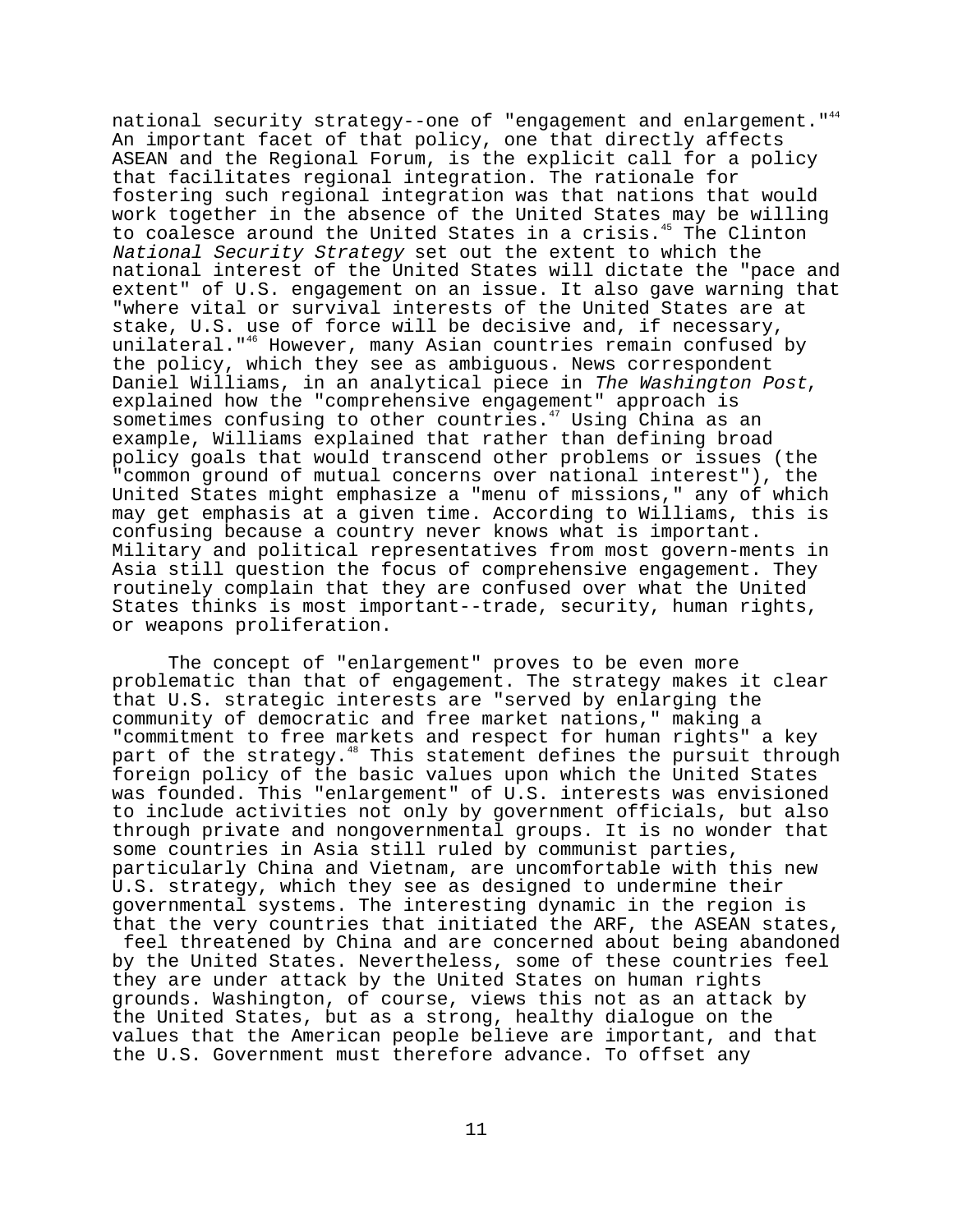potential threat from China, which presents the most direct threat to ASEAN, and to foster stability, ASEAN has opened its doors to Vietnam, also a target of the U.S. "enlargement" strategy.

ASEAN has also been building bridges with Burma, where China seems to be posturing itself to expand its military presence into the Bay of Bengal and developing bases that potentially threaten India.<sup>49</sup> The United States has taken explicit steps to isolate Burma, while ASEAN wants Burma in the dialogue.<sup>50</sup> One can see why some ASEAN states are ambivalent about the "enlargement" aspect of the new strategy. Nonetheless, the U.S. policy is a flexible one, and it permits momentum in any direction when Washington wants it. At least with respect to China, the United States showed that flexibility by de-linking China's Most Favored Nation status from its record on human rights and again in the settlement of the dispute on intellectual property rights in February 1995. More importantly, and this is perhaps not always recognized, the strategy articulates U.S. values flexibly by making it clear that while "each nation must find its own form of democracy . . . there is no cultural justification for torture or tyranny.<sup>"51</sup>

 The debate in the United States over its role in the new international order and U.S. strategic interests has given rise to fears in Asia that the U.S. security commitment there could be weakened. The main shock to Asia was the U.S. withdrawal from Subic Bay and the Philippines. One Washington-based representative from Singapore who watches regional security issues suggested that part of ASEAN's rationale for the ARF was to get the United States re-engaged in Asia in a "discussion of security interests in the Asia-Pacific." It took about 2 years to get the United States squarely involved. When the idea of a regional dialogue was first advanced, the United States seemed cool to the concept, since it threatened to undermine Washington's network of bilateral security commitments.

# **The Dragons of the ASEAN Regional Forum**.

There are a variety of multilateral channels for the discussion of mutual interests in Asia: the ASEAN Ministerial Meeting (AMM), held annually; the ASEAN Post-Ministerial Conference (PMC), held after the AMM and attended by observer and dialogue partners; and the Asia Pacific Economic Cooperation (APEC), which was designed to promote trade and investment in the Pacific Basin. The genesis for the ARF is from the ASEAN PMC meetings.<sup>5</sup>

The concept of ASEAN security cooperation was initially raised formally by Philippine Foreign Secretary Raul Manglaupus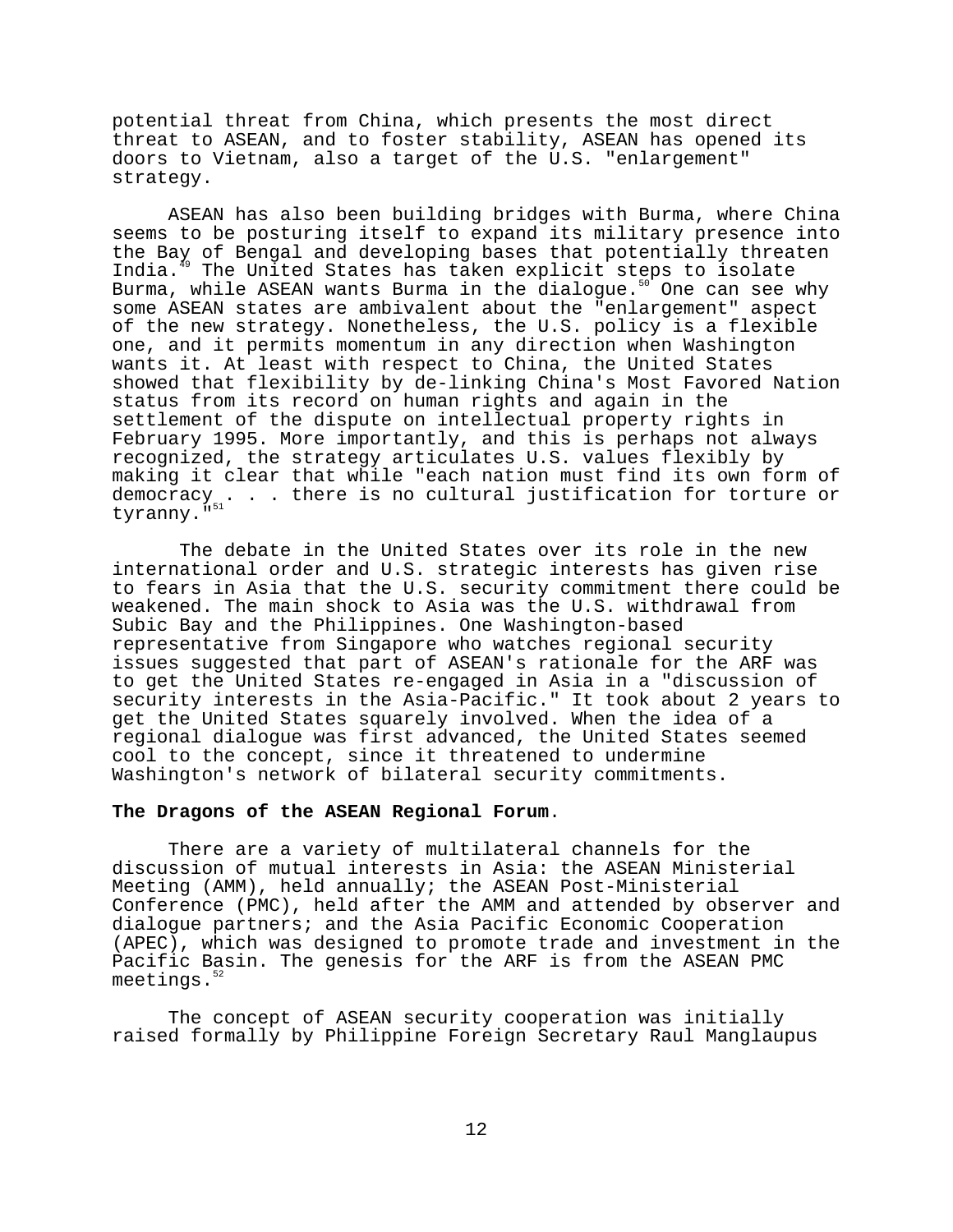at the ASEAN Post Ministerial Conference in Jakarta, Indonesia, in 1989. $53$  At that time, there was little support for such an expansion in the role of ASEAN, but Chinese activities in the South China Sea, combined with the U.S. military drawdown in the region, focused ASEAN on the need for some form of dialogue. A series of security seminars were held involving primarily nongovernmental entities that served as exploratory models for the ARF. The first two were held within ASEAN in Manila and Bangkok in 1991. Workshops on the South China Sea were also held banghon in 1991. Workshops on the south china sea were also held<br>in Bali, Indonesia, in 1990 and 1991.<sup>54</sup> It was at these meetings that the discussion within ASEAN focused on the need for developing an Asian-based and controlled mechanism for internal dialogue over security cooperation. However, some of that dialogue was conditioned by the reaction to the U.S. withdrawal from the Philippines. Just prior to the Fourth ASEAN Summit in Singapore in January 1992, Thai Foreign Minister Sarasin made it clear that, in the view from Bangkok, "a threat in Southeast Asia no longer exists," consequently, no U.S. base was welcome in Thailand.<sup>55</sup> This statement should be viewed as rhetoric for domestic political consumption. At the same time that Sarasin drew the line on U.S. bases, there was a strong U.S. association with Thailand through exercises, military exchanges, and landing/refueling rights. The Thais were clearly comfortable with the level of the U.S. presence in the region.

Early in 1992 there was some criticism within ASEAN of the agreements between Singapore and the United States over the potential basing of U.S. ships in Singapore. From the Philippines, especially, came accusations that Singapore was "trying to be the 'junior partner' of the United States" within ASEAN, and was acting like "America's little foot soldier" in the region.<sup>56</sup> Malaysia also reacted to any attempt by the United States to set up new bases in the region.<sup>57</sup> The situation within ASEAN prior to the conference was perhaps best summed up by an editorial in Bangkok's The Nation, which outlined individual national perspectives on the degree to which the United States should be involved in the region.<sup>58</sup> Both Indonesia and Malaysia wanted to work hard to maintain a nonaligned status (and Indonesia especially was working to draw Vietnam into the dialogue); Singapore and Thailand wanted a visible U.S. presence in the region; and Manila, still stinging over the U.S. withdrawal, continued editorial attacks on Singapore in the press, calling for closer cooperation within ASEAN on security matters.

There was a great deal of give and take at the 1992 ASEAN Summit. Singapore, after consultation with Prime Minister Mahathir of Malaysia, ruled out any U.S. bases, but agreed to hosting a naval logistics element to provide support to the U.S. Navy under the framework of the Memorandum of Understanding signed between Vice President Dan Quayle and Lee Kuan Yew in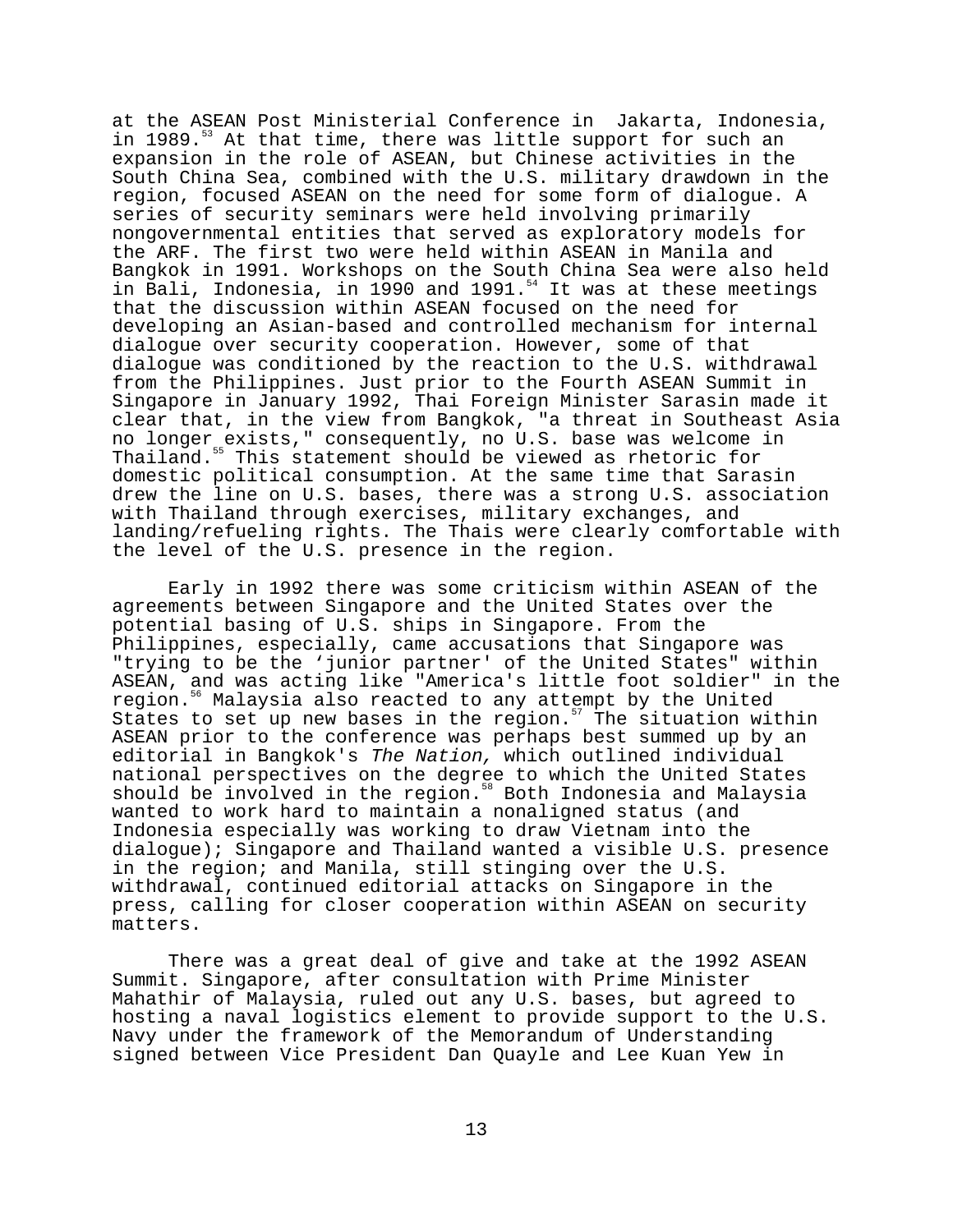Japan in November 1990.<sup>59</sup> ASEAN members agreed that no military alliance would be formed, since they saw no major threat to the region. However, ASEAN's goal was to expand cooperation with other countries in the region to "consolidate the existing equilibrium and peace and stability in Southeast Asia."<sup>60</sup> Individual national perspectives were aired, and these complemented the broader agreement. The declaration at the close of the summit asked for UN recognition of the 1976 Treaty of Amity and Cooperation in Southeast Asia to resolve disputes peacefully and asked for implementation of the 1972 declaration of a "Zone of Peace, Freedom and Neutrality (ZOPFAN)" in the region.61 However, Malaysian Prime Minister Mahathir stated his belief that any military cooperation within ASEAN should be bilateral and that no U.S. ships, particularly nuclear, should be in the region. Mahathir also strongly restated his country's long-standing position that there should be no military role for Japan in Southeast Asia.<sup>62</sup>

By mid-1992, ASEAN nations began to implement the general agreements reached at the January 1992 summit. Singapore Defense Minister Goh Chok Tong and Indian Defense Minister Sharad Pawar met to discuss security in the region.<sup>63</sup> Sharad assured Goh that there was no reason that Southeast Asia should feel threatened by India.<sup>64</sup> In Japan, where there was ambivalence over any expansion of a military role, the Japanese press reported on a conference attended by members of the Chinese Academy of Social Sciences (CASS), where CASS researchers supported a U.S. military presence in the region and U.S. bases in Japan lest the Japanese government be tempted to increase their military forces to compensate for a  $\overline{U}.S$ . withdrawal from the region.<sup>65</sup> Meanwhile, speaking at the National University of Singapore, Indonesian Foreign Minister Ali Alatas called for more structured security consultations on regional issues. Alatas suggested both stronger confidence-building measures (CFBM) and transparency in military exercises in the region. He also called for a continuous forum for dialoque within ASEAN.<sup>66</sup>

How should the meetings and statements after the 1992 Summit be read? It is clear that the greatest concern within the region was that the United States was wrestling with its own policies in the light of the end of the Cold War. Despite the assurances in U.S. policy documents and statements, including those in the National Security Strategy, doubt persisted in Asia. There was still the perception that the United States lacked a clearly articulated strategic paradigm which permeated and gave coherence to its post-Cold War foreign and national security policy. But there was disagreement within ASEAN as to the purpose of the organization and to the best approach to regional issues.

While the dialoque on the ARF continued, a parallel, nongovernmental organization (NGO) effort continued on a separate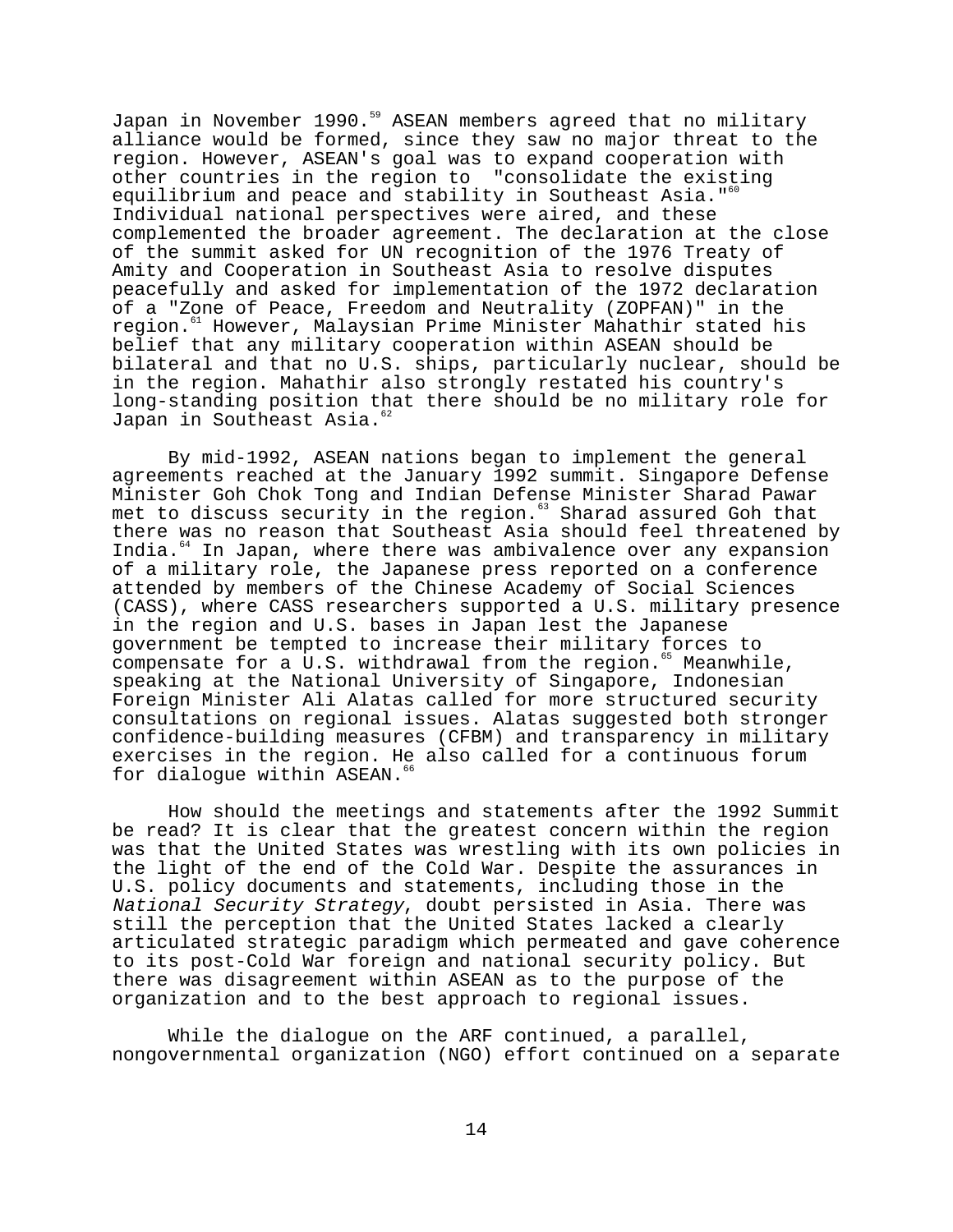track (Track 2). The Council for Security Cooperation in the Asia Pacific (CSCAP), initiated in Kuala Lumpur in July 1992, brought together NGOs to explore some of the more difficult questions that would clearly bog down and ultimately halt formal discussions. For example, even today the CSCAP meetings are slowly and quietly wrestling with the question of how to have Taiwan represented along with China.

Nonetheless, the dialogue continued, and within the dialogue, a form of agreement emerged--a consensus that led to the ARF. If this seems a slow dance, taking place over a 5-year period, perhaps the answer is found in three points. First, there was, and is, no really significant threat within the region to which ASEAN has to react. The ASEAN nations want to be able to adjust to how the United States changes its posture in the Asia-Pacific, while the United States does not want to be pinned down, but prefers to concentrate on "national interest." Second, bilateral tensions between the ASEAN states have existed for years, and although there is the recognition of the need for a regional approach, the national interests differ enough that each country wants to avoid hasty action. Third, as students of Asia such as Lucian Pye would tell us, the political culture in the region is more comfortable with this sort of indirect dialogue, which leads to a recognition of individual sensitivities and positions on issues while a political consensus builds, but avoids confrontation by gently testing the waters on issues where there is friction.<sup>67</sup> The process has produced its own form of CFBM (the dialogue itself), and at least the formal process of an ASEAN Regional Forum began in July 1994.

# **ARF: Asian Security without a U.S. Umbrella**.

The reduced U.S. presence in the Asia-Pacific, combined with conflicting claims over the South China Sea islands, were the principal factors that contributed to the development of the regional security dialogue in ASEAN.<sup>68</sup> Even the Commander-in-Chief of the U.S. Pacific Command, Admiral Charles Larson, in 1994, ruled out any new bases for the United States in Asia, preferring to rely on such activities as "ship repair in Singapore, Malaysia, and Indonesia, in addition to the other normal peacetime activities" to establish the U.S. presence.<sup>69</sup> This contributed to the feeling of insecurity in the region. The U.S. security policy was intended to ease concerns that the Western Pacific was an U.S. "lake." However, the perception in Asia was that a power vacuum was created that could be filled by China, a resurgent Japan, or even India. The changed situation, and ASEAN's own success as a means to discuss and resolve issues in a multilateral forum, made an ASEAN-led regional security dialogue more palatable in 1993-94 than it was before.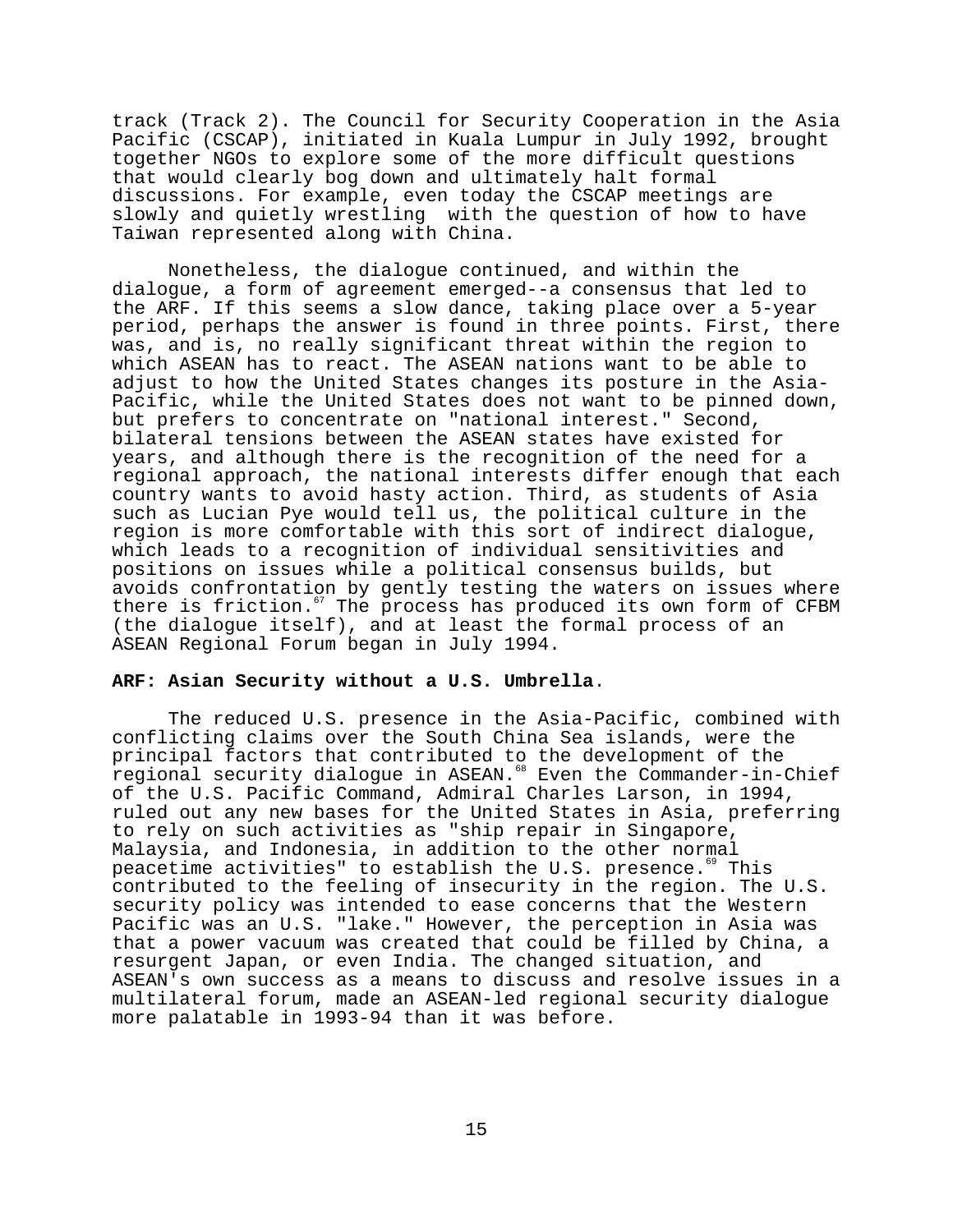When the ARF met in Bangkok in July 1994, in addition to the six ASEAN countries, several "dialogue partners" were involved: the United States, Canada, New Zealand, Australia, South Korea, and the European Union. "Observer countries" with significant economic and security interests in the region (Laos, Papua New Guinea, Vietnam, Russia, and China) were also invited. In all, there were 18 participants. At the invitation of the Thai government, a representative from Burma was present and took part in some sideline bilateral discussions.<sup>70</sup> Of note, the ASEAN dialogue was one that was indigenous to the region and was not dominated or controlled by the United States or another outside power.

An important backdrop to the Bangkok meetings was the perception that within Southeast Asia an arms race was taking place. At the same time that CFBM were explored, the ASEAN states individually began to build their defenses. Assessments of the new purchases of weapons in the ASEAN states have been mixed. Thailand began to explore air defense system upgrades, new armor systems, and maritime patrol mechanisms.<sup>71</sup> Indonesia began discussion with India over ship maintenance, while it entered into discussions with the United States over aircraft systems upgrades.<sup>72</sup> Malaysia explored a range of systems including British trainers, Russian MiG-29M fighters, and U.S. F-18D aircraft. Malaysia also began to look into new helicopters from a variety of sources, a Polish version of the Russian T-72 tank, and organized a rapid deployment force to respond to threats offshore. Other ground systems flowing into Malaysia included Korean-made infantry fighting vehicles. The Philippines, strapped for cash, nevertheless began exploring the purchase of new fighter and trainer aircraft, naval and maritime air patrol craft, and infantry vehicles. Some analysts attribute the arms purchases to a normal evolution of military modernization based on improved economies; others see the new purchases as a means to discourage Chinese aggression.<sup>74</sup> But most of the ASEAN nations deny that the weapons modernization efforts are aimed at any other country. Rather, the purchases are said to represent modernization efforts designed to keep pace with the rapid technological advances in weaponry.<sup>7</sup>

Chinese strategic thinkers, meanwhile, began to share their own assessments of the region, focusing on the growing importance of ASEAN, economic factors and the dominance of Japan in the economic sphere, and the existence of major territorial disputes as reasons for developing some form of regional dialogue on security. The Chinese did not advance a specific form of security agenda but were obviously committed to be a part of the dialogue. The Chinese were strongly opposed to any linkage of human rights issues and trade sanctions to a security mechanism.<sup>76</sup> Their support for ARF helped Beijing counterbalance U.S. influence in the region and found allies who opposed U.S. human rights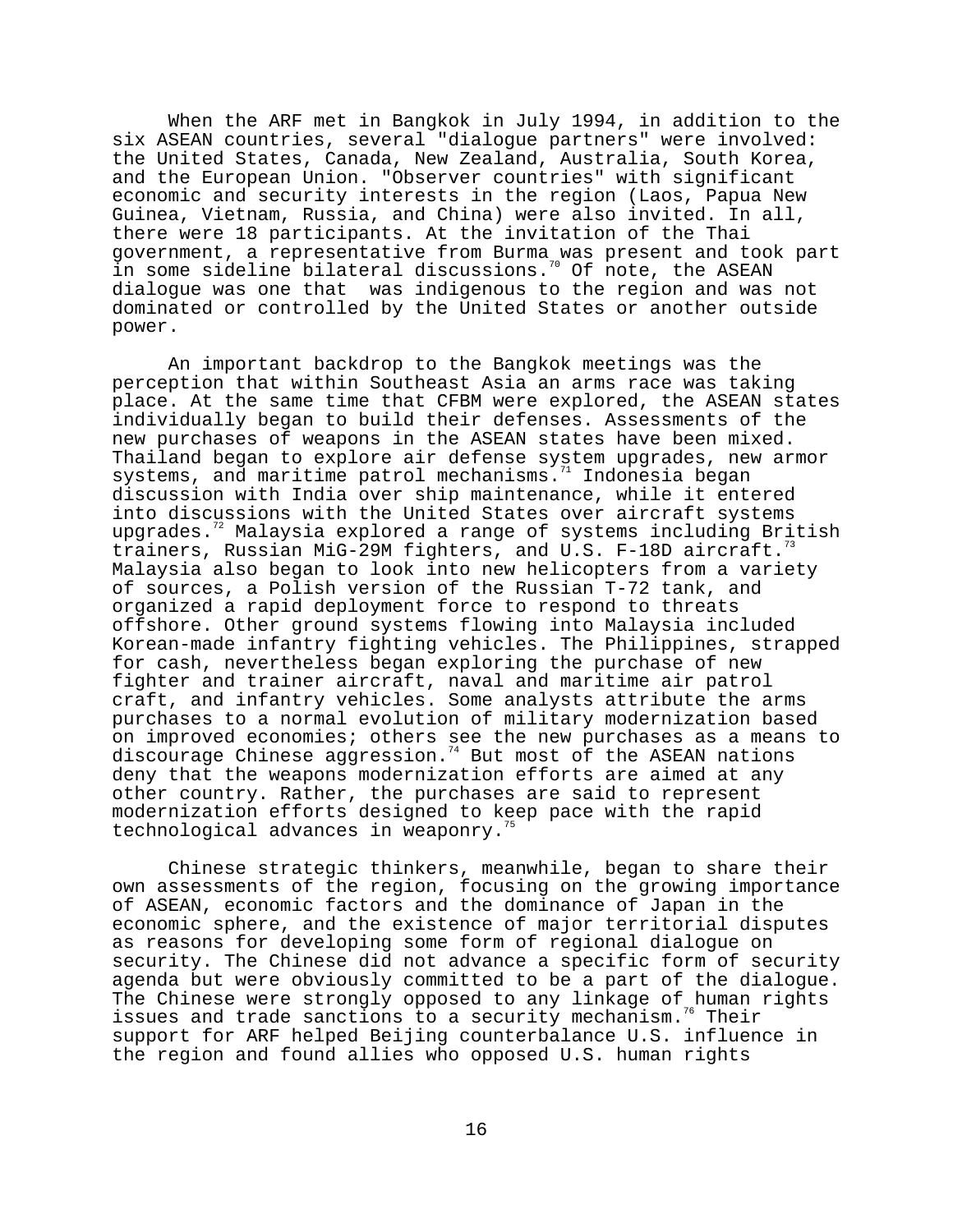policies.

If there was a country targeted by the ARF, the targeting was discreet. No minister who attended the 1994 meeting singled out another country as the main threat. But at least one analyst in the region candidly said that "the idea behind the {ARF} is to try to tame the tiger. . . . All Southeast Asian countries see China as a potential threat  $\ldots$  and there is general agreement that constructive engagement is the right approach." $\frac{7}{7}$  But building a bloc against China was not the purpose of the meeting. The goal was to present a nonconfrontational but regional front to China. Instead of attacking a specific country, the meeting participants reviewed issues such as nuclear nonproliferation, means for conflict resolution, confidence-building measures, and peacekeeping. Among the proposals that were discussed at the ARF in Bangkok were the establishment of a regional peacekeeping center and a mechanism for preventive diplomacy.

In the discussion of China and its role in the region, Chinese legislation on the law of the sea and Beijing's right to use force to enforce maritime claims were central concerns.<sup>79</sup> Four major topics of concern at the ARF meeting were the question of Cambodia and the stability of its government, the South China Sea, Burma, and the continuing problems on the Korean Peninsula. Reportedly the Canadians, attending as dialogue partners, pushed for more formality to the meetings at some stage. But the ASEAN member states seem to have rejected this approach. With regard to arms purchases, the member states attempted to reassure each other that new purchases are only for modernization and do not represent an arms race.<sup>80</sup> Although the United States avoided contact with Burma, which attended as an observer at the invitation of Thailand, ASEAN clearly wants Burma to be part of the dialogue. This is probably for two reasons: Burma's location in Southeast Asia and the apparent pressure by China to put Burma into its sphere of influence. More importantly, the decision to allow Vietnam to join ASEAN at the 1995 ministerial meeting in Brunei served as another hedge against China and helps to foster Vietnam's integration into the economy of Southeast Asia as Vietnam makes a transition away from communism to a market economy.

Singaporean analysis of the ARF identified the problem of the Spratly Islands as central to regional tensions. In a veiled reference to China, Singaporean editorials warned against "gunboat diplomacy" in the South China Sea, echoing similar words from the Canadian delegation at the meeting.<sup>81</sup> The most significant difference that emerged, however, may be in approach. The same Straits Times editorial noted that Australia and the United States wanted to move quickly to upgrade regional security, while the "Asian view is that a comfort level be established first among ideological disparate members." Both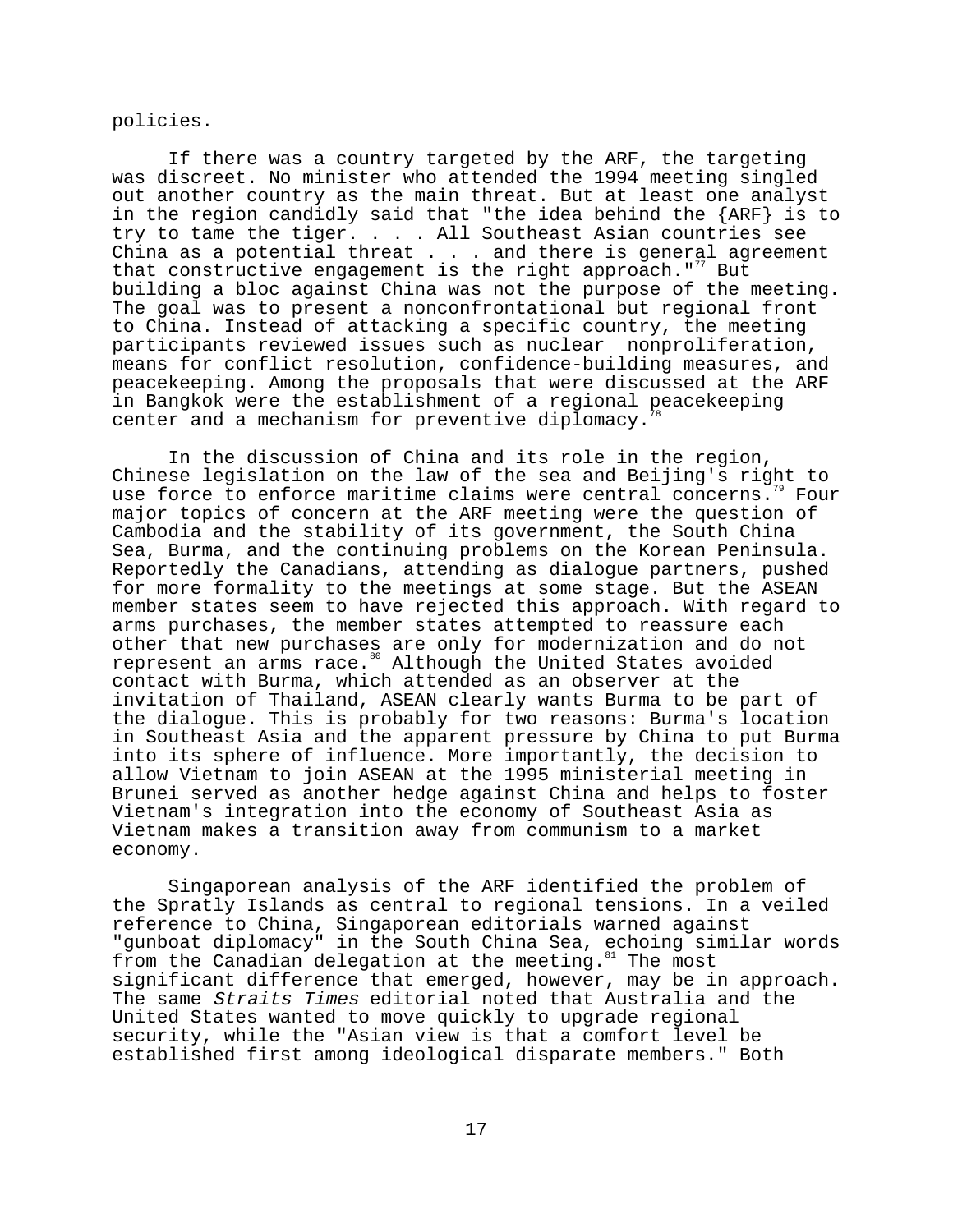China and Korea suggested that subregional forums be formed, including one in Northeast Asia comprised of North and South Korea, the United States, Russia, Japan and China.<sup>82</sup> However, ASEAN now begins to fear that the ARF could take off and live a life of its own, herded in a different direction by Japan, China, or the United States, increasingly divorced from the ASEAN states and the Post-Ministerial Conference that gave birth to the ARF.

If ASEAN initiated a dialogue as a means to strengthen its own position and its own influence, as well as to draw the potential conflicting parties into discussions, the plan worked. The United States, still wrestling with a post-Cold War policy, was also drawn into the dialogue and, in the end, modified its own policies with the publication of the March 1995 Asia-Pacific strategy by the Clinton administration. Although reluctant to be pinned down on the specific instances under which the United States might resort to force in the world, policy utterances in the United States made it clear that, while the United States still focused on pressing problems in Europe and in the Middle East, Asia is of vital importance to Washington.<sup>84</sup> The ARF process served U.S. interests, but Washington seemed to want a more formal and faster process. Regardless of speed, the ARF was the sort of dialogue that the U.S. strategy supported.

#### **The 1995 ARF Meeting in Brunei**.

In the intervening year between 1994 and the August 1995 ARF meeting in Brunei, Chinese actions once more drew attention to the South China Sea problem, while an ambiguous U.S. reaction again did little to reassure its friends in Asia. China, reacting to Filipino moves to secure a stronger footing in the Spratlys, seized Mischief Reef and built a military structure there to reinforce its claim. Despite proclamations that this was merely a "fishing structure," photographic evidence showed that there were military radars on the reef.<sup>85</sup> Manila reacted by sending out a few naval patrol boats, and fears in the region grew once more. Washington, despite its pronouncements that it was in the region as a forceful presence, took no official position on the Philippine claim to Mischief Reef or the Spratlys. In fact, Pacific naval commanders pointed out that the U.S.-Philippine Mutual Defense Treaty did not provide for a U.S. response to a foreign attack or seizure of this disputed territory.

ASEAN regrouped, thinking that it must reach accom-modation with Beijing. It was months later that the U.S. Pacific Commander-in-Chief, Admiral Macke, finally made a firm statement of U.S. resolve to ensure the peaceful resolution of disputes in the region and to maintain open shipping.<sup>86</sup> By the time of the August Brunei meeting, China declared its intent to discuss the Spratlys issue using the international Law of the Sea as a basis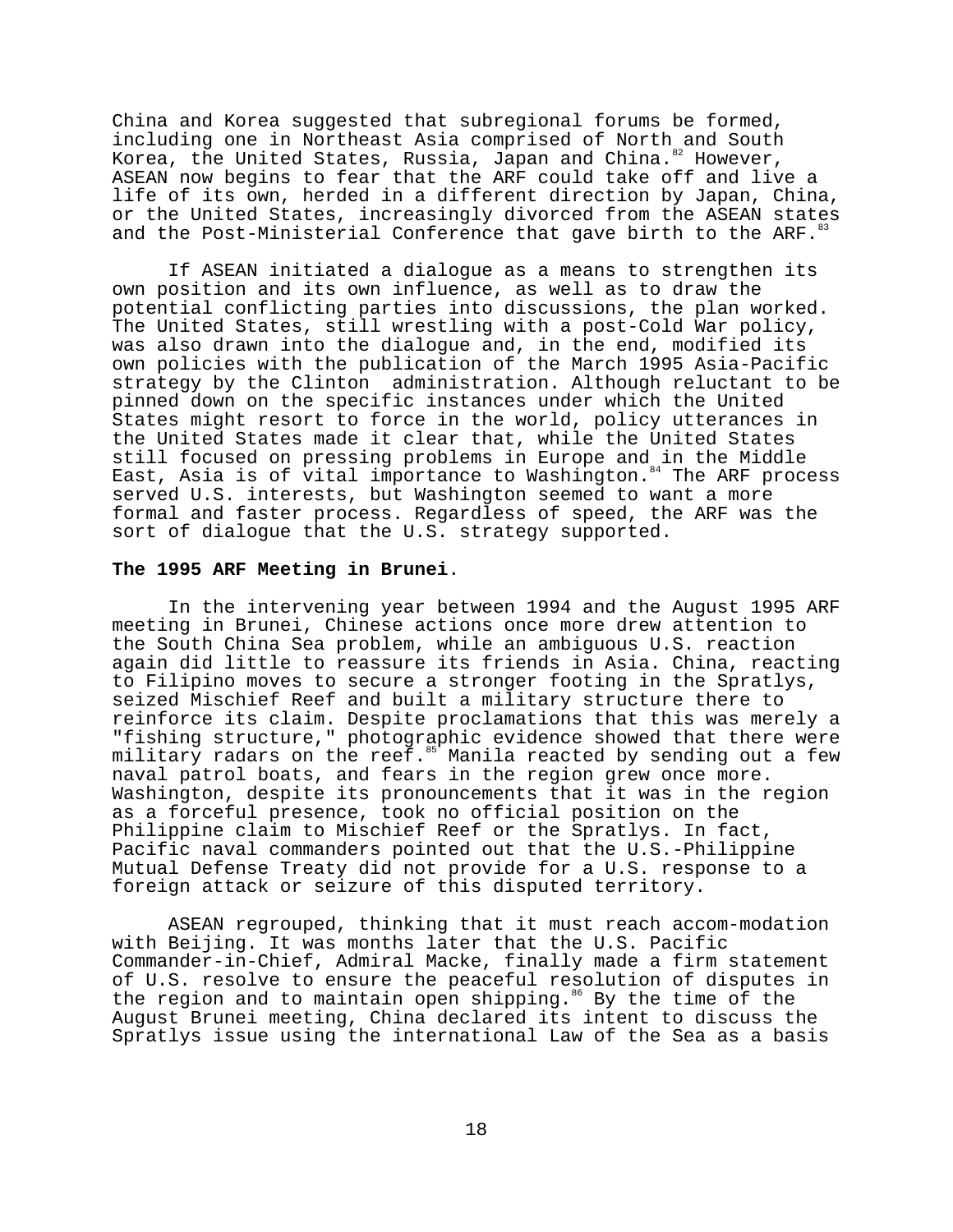for settling claims.<sup>87</sup> Moving beyond procedural issues, the second ARF Ministerial meeting took up substantive discussion on mutual CFBM, transparency in defense policy, search and rescue, and peacekeeping.

There were three main themes that could be discerned from a study of the 1995 meeting in Brunei: first, an over-arching concern about China, its growing military power, and its South Pacific maritime claims; second, an ambivalence toward the United States, evidenced by a continual desire to keep U.S. military forces involved in the security of the region, while struggling to maintain the ARF (and ASEAN) as a Southeast Asian-controlled security mechanism; and, third, a rejection of U.S. pressure on the sensitive issue of human rights, as evidenced by the admission of Vietnam and the formal observer status for Burma.<sup>88</sup>

# **China Looms as a Factor in Regional Security**.

Tensions in East Asia were complicated when Taiwan President Lee Teng-hui was allowed to visit Cornell University in June 1995. This visit led to a series of military exercises and demonstrations of force by China in the Taiwan Strait, designed to influence the Taiwanese presidential election in March 1996, the U.S. Congress, and the Clinton administration. China wanted to remind officials in Washington that Taiwan is a "go-to-war" issue for the Beijing leadership. This message was also intended for ASEAN leaders, who had been permitting Taiwan officials more "international space." In addition, the exercises were also intended to suppress support among the Taiwan people for an independence platform.

China's robust military exercise schedule, which included a "conceptual" blockade of Taiwan established by use of exercise closure areas at sea, shocked Asia and the world. The closure areas, which were established to let Beijing launch cruise missiles and ballistic missiles in close proximity to the island, and the missile launches, proved to be a political disaster for Beijing.<sup>89</sup> ASEAN's concerns over Mischief Reef were reinforced by the firing of M-11 (Dong Feng-15) ballistics from China into the vicinity of Taiwan in March 1996. The Chinese military exercises brought out two U.S. carrier battle groups in reaction, a move welcomed by Asian nations.

Despite Beijing's own pleas for understanding and assurances of China's peaceful intentions, China once more openly became the focus of ARF concerns.<sup>90</sup> China published a defense white paper in October 1995, outlining its peaceful intentions. Taiwan was treated by Beijing as a purely internal matter. China's military forces were characterized as only defensive in nature. But the Philippines was drawn into a joint defense Memorandum of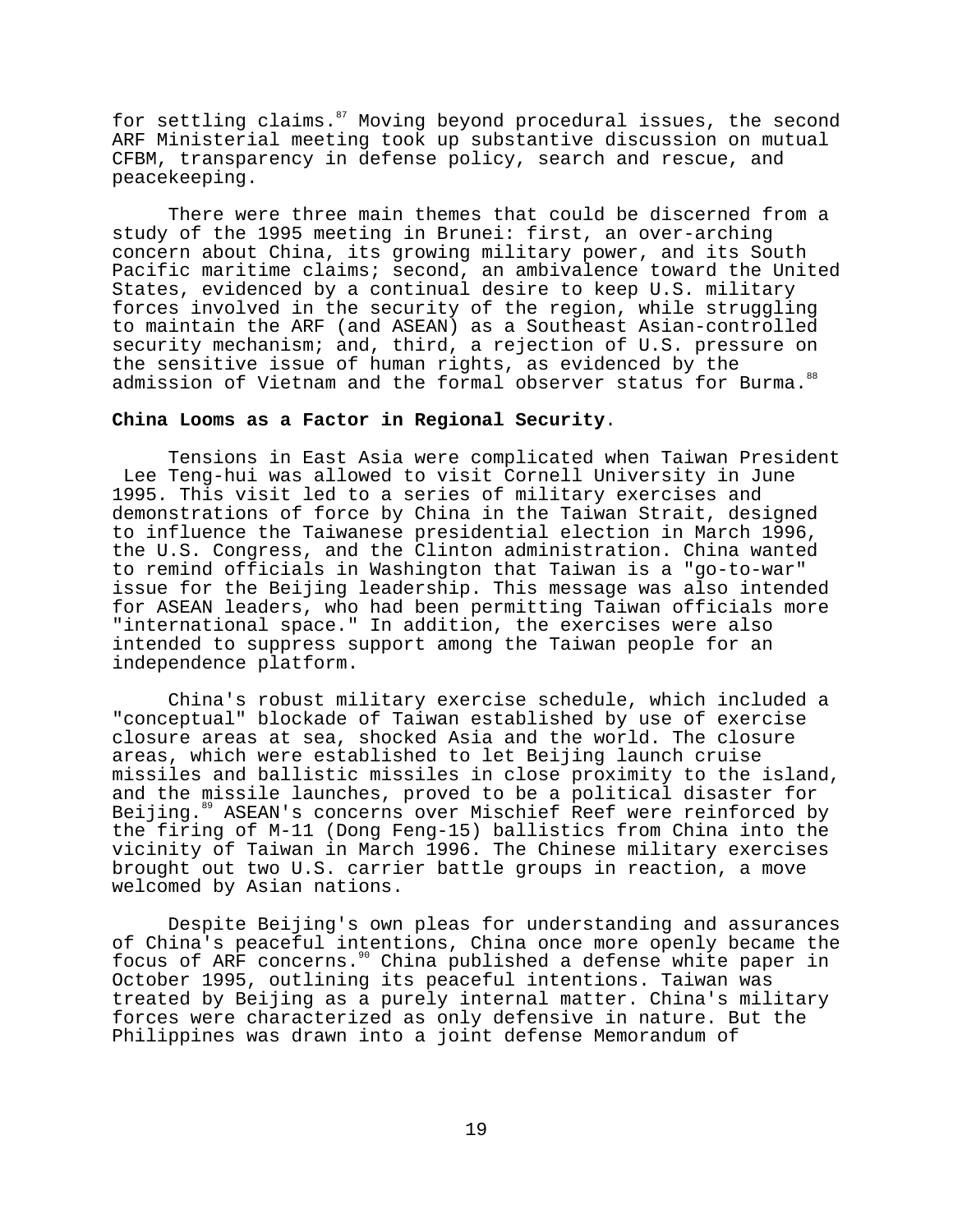Understanding with Great Britain in January 1996; Malaysia called for a greater Australian role in Southeast Asia; and Australia and Indonesia, two countries traditionally wary of each other, initialed a security agreement.

All of these countries sought to avoid directly antagonizing China. However, the firing of missiles in close proximity to Taiwan reminded the ASEAN states that, despite China's "selfperception as a pacific, non-threatening country that wishes nothing more than to live in peace with its neighbors," Beijing has a disturbing history of using force to settle territorial disputes.<sup>92</sup> In fact, since 1949, China has resorted to military force in territorial disputes in no fewer than 16 cases. $33$ 

### **The 1996 ARF Meeting in Jakarta**.

As the third ARF meeting in July 1996 approached, Robert Elegant, an established Asian-based editorial writer and author, focused attention on China. Elegant said that no foreign power will "define the role that China will play" into the 21st century. He concluded that, "China will remain assertive, justifying its behavior as retribution for nearly two centuries of exploitation by a militarily superior west . . . . China's foreign policy will remain in the service of the regime's passion for revenge and power."<sup>94</sup> At Jakarta, therefore, the ARF members performed a balancing act.

The ASEAN Ministerial Meeting admitted Burma as an observer, which gave it the same status in the ARF. This is a mechanism to counter China's influence in Burma, and was a direct rebuff of U.S. human rights concerns.<sup>95</sup> In another move to check Chinese maritime influence, the ARF was expanded to include India, a modernizing Chinese rival for power.<sup>96</sup>

Pressures from other countries to join the ARF, such as Great Britain, France, North Korea, and landlocked states like Mongolia and four central Asian republics caused ARF members to adopt formal criteria for membership.<sup>97</sup> Meanwhile, at the ARF meetings, the United States, China, Russia, Japan, New Zealand, Canada, Laos, Burma, Cambodia, the European Union, and Papua New Guinea took part as observers or dialoque partners.<sup>98</sup> Of note, Indonesian Foreign Minister Ali Alatas made it clear that the ASEAN member states, in their control of the ARF, would not be overshadowed by observers or dialogue partners. Alatas said that the ARF will continue to focus on security, transparency, CFBM, and conflict resolution. However, Alatas warned, sensitive issues such as human rights would not "become automatically eligible" to be raised at ARF meetings, a rebuff of U.S. Secretary of State Warren Christopher.<sup>9</sup>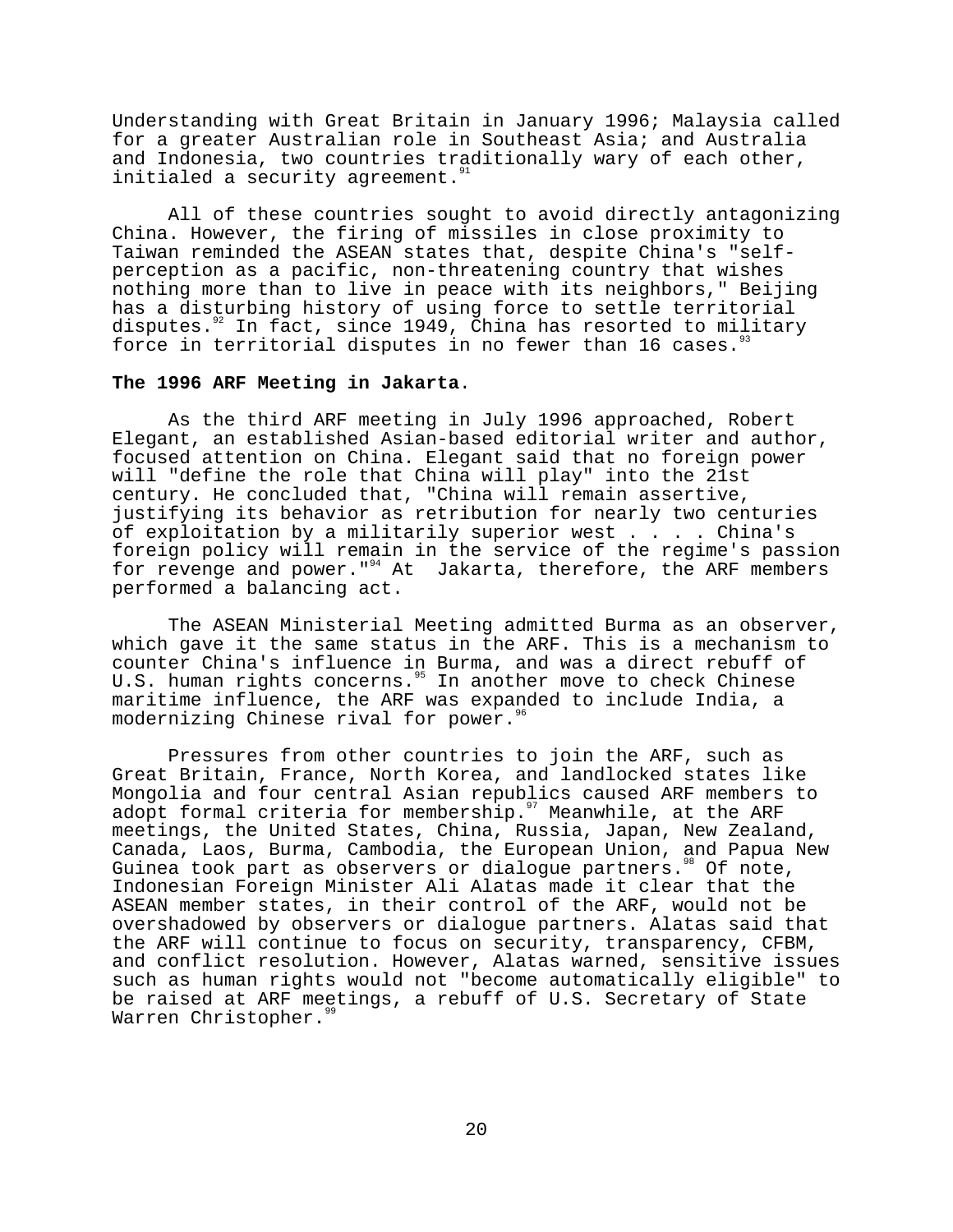In the wake of the 1996 ARF meeting, there were ample warnings to China about its use of force to settle disputes. Indonesia scheduled a major exercise around the Natuna Islands where there are natural gas deposits. In preparation for that exercise, one security specialist at the Indonesian Institute of Sciences said that, while Indonesia is engaged in a range of contacts with China, it "would be foolish for us to be completely naive. China respects strength. If they see you as being weak, they'll eat you alive."100 In a separate set of exercises, the Five-Power Defense Agreement countries (Great Britain, Australia, New Zealand, Malaysia, and Singapore) ran Exercise STARFISH. This involved over 20 aircraft and 21 ships from these five countries.<sup>101</sup> Thus, despite a preference for not appearing as an alliance against China, these countries revealed their continued concerns with the power of the Chinese "Dragon."

# **Conclusions**.

There are some real problems for ASEAN, not the least of which is how to retain initiative and control as the dialogue expands and new countries are admitted to ASEAN. Canada pushes for formality, Northeast Asian countries push for separate forums, and the United States continues to pursue its policy of "enlargement," which for ASEAN means pressure over human rights. And the United States is trying to tell the ASEAN ministers what countries to admit to the status of dialogue partners.

ASEAN's perception is that the United States does not have a post-Cold War policy and strategy. In fact, the ambiguity of U.S. policy has been a major problem, one that was not corrected until the successive rounds of Chinese threats against Taiwan, when Washington finally deployed a decisive naval force of two carrier battle groups off Taiwan as a signal to Beijing that the United States will not stand by to see a military resolution to the political dispute between the Mainland and Taiwan. Although it may not be what ASEAN wants to hear, the U.S. policy and strategy has been set forth reasonably clearly. It is not a single-minded containment strategy. Nor is it a strategy that replaces the Soviet threat with a Chinese threat. China does not threaten the United States at the present time, and U.S. interests are best served by the inclusion of China in a dialogue as a responsible regional actor.

The United States seeks to maintain regional stability in the world; seeks to avoid ethnic and religious strife; wants to counter weapons and nuclear, biological, and chemical proliferation; and seeks to advance democracy and human rights throughout the world. Participating in the multilateral dialogues like the ARF is a tenet of the new U.S. policy. The policy is flexible and is designed to bring the nations of the world into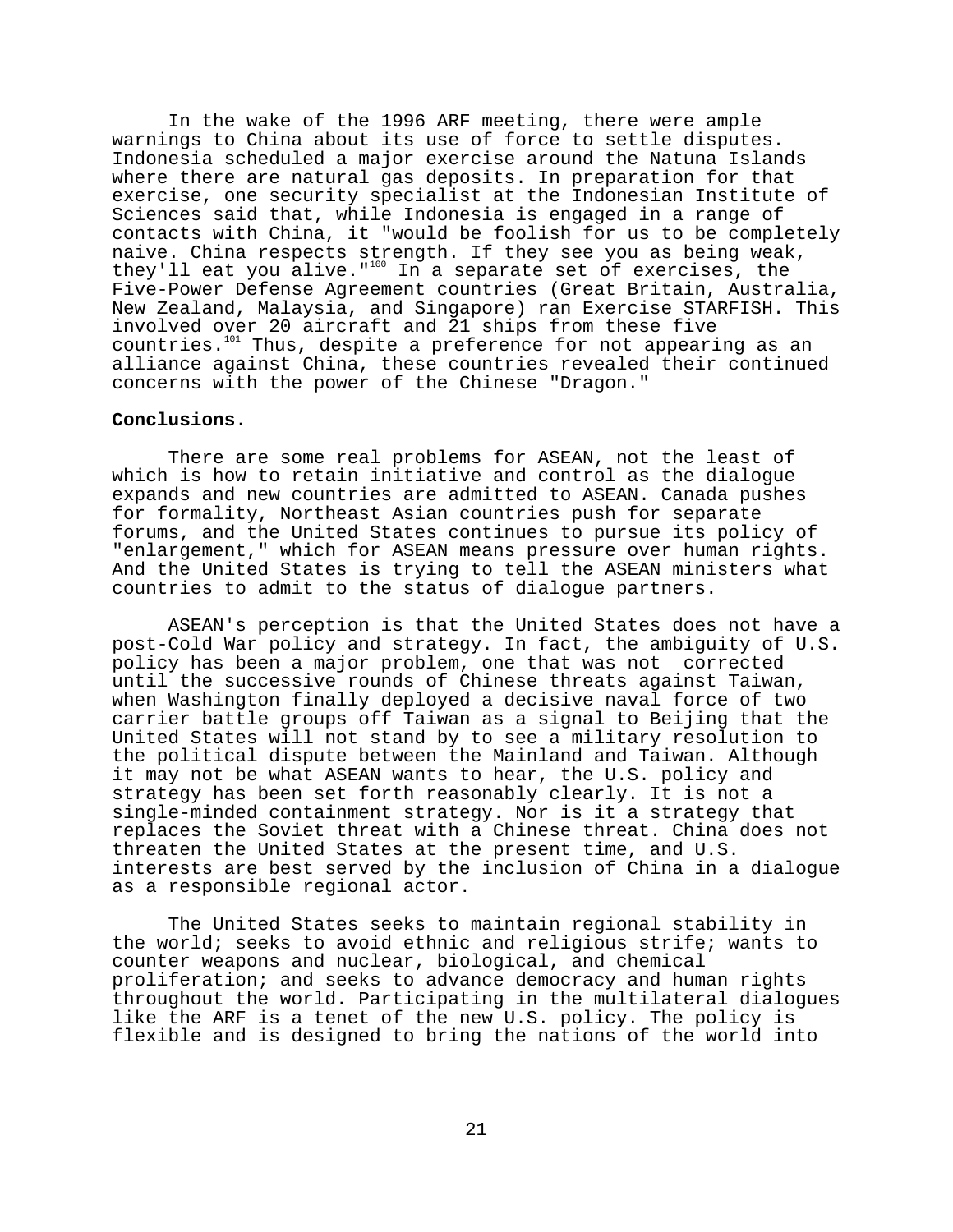the international community. The strategy to implement the policy has political, military, and economic components that permit Washington to employ U.S. power and pursue U.S. interests in a measured way. There is a plan of application for the regional interests of the United States and the existence of the ARF advances those interests. The United States is engaged and involved in Asia.

Dialogue may not work, and exercises are demon-strations of military force. If the ARF is to be more than a venue for communication and dialogue on transparency, it is really up to ASEAN to make it so.<sup>102</sup> If ASEAN is afraid of the Chinese "Dragon," ASEAN must continue to engage China or must confront China on issues either as a body or as individual states. However, the "slow dance" in Bangkok in July 1994 failed to keep the Chinese from seizing another part of the Spratlys in February 1995, when Beijing took over Mischief Reef. Perhaps the ASEAN states would do well to review again the U.S. policy, which permits pressure through a variety of levers: economic, political, military, and even ideological. With such strong economies but weak militaries, there could still be a way to tame the "Dragon" through economic pressure. China depends heavily on investment to prop up its regime and stabilize economic growth. In the final analysis, however, as Indonesian strategist Dewi Fortuna Anwar pointed out, fundamentally, the "Dragon" respects strength.<sup>103</sup>

# **ENDNOTES**

1. The title of this paper is not meant to suggest that the U.S. role in Asia has been solely to provide a nuclear umbrella for the region. The term "umbrella" is used here in the sense of simply providing some protection, as a barrier against other elements. The comments attributed to an unnamed Chinese official by Freeman were in reponse to China's perceptions about how far the United States would go to help Taiwan in the face of the threat of a Chinese invasion precipitated by a declaration of independence from mainland China by Taiwan's leadership.

2. ASEAN was formed on August 9, 1967, by Indonesia, Malaysia, The Philippines, Singapore, and Thailand to strengthen regional cohesion and self-reliance, with special emphasis on economic, social, and cultural cooperation and development. Brunei was later admitted as a member nation. Vietnam joined ASEAN in 1995. An excellent example of the framing of the security debate in Asia in theoretical and policy terms related to the European debate may be found in Stephen J. Blank, Helsinki in Asia, Carlisle Barracks, PA: Strategic Studies Institute, 1993. Blank compares the security environment in the Asia-Pacific region with that in Europe. Barbara Opall and Naoaki Usui, staff writers for Defense News, wrote that some attendees at the ARF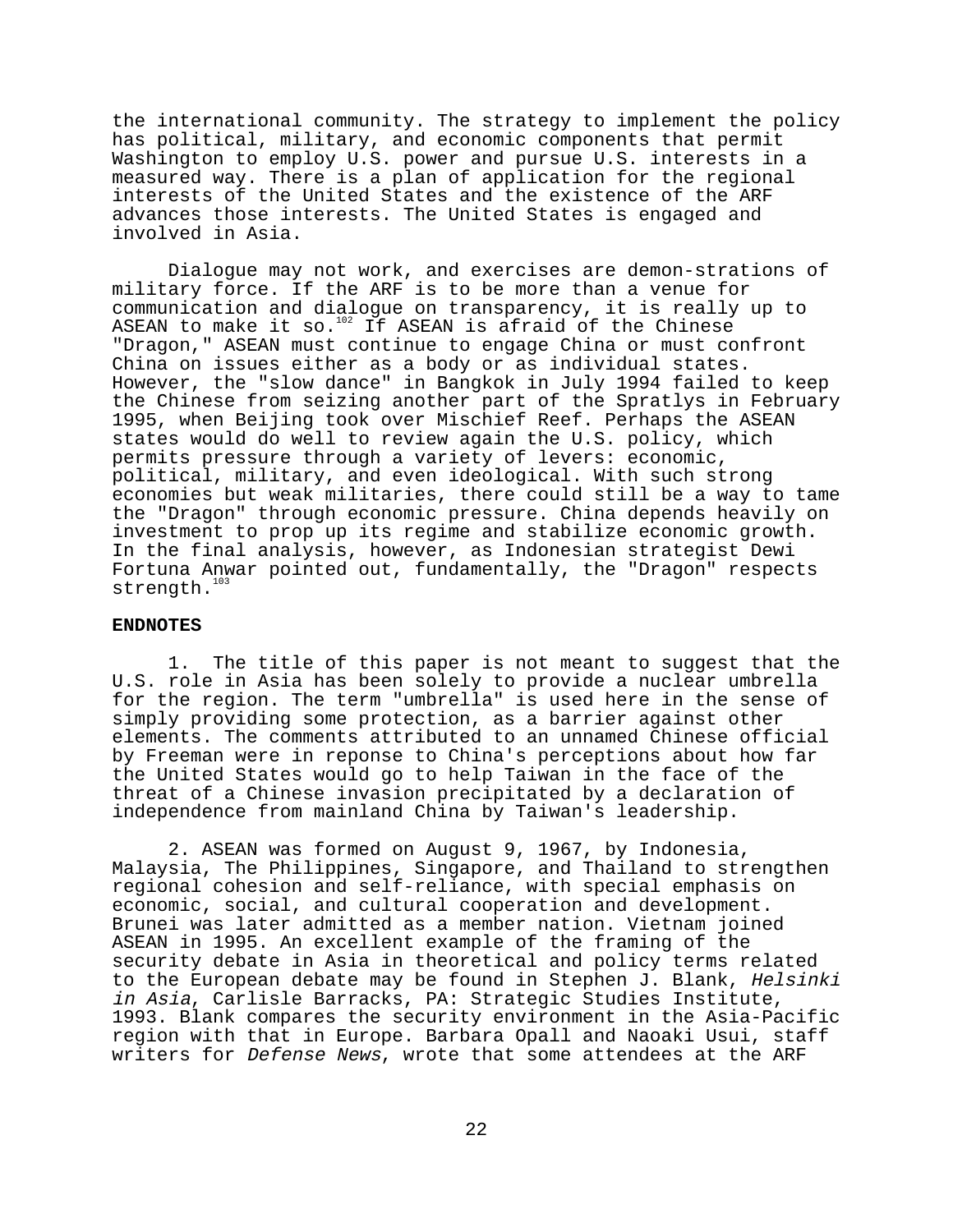drew parallels between the 1975 Helsinki Accords in Europe and the ASEAN meeting (Defense News, August 1-7, 1994, pp. 1, 26). However, as this paper will argue, the ARF is more about security, confidence-building, and transparency. The human rights component of the Helsinki Accords is probably the area in which there is the least agreement within the ASEAN states, especially with the desire of ASEAN to admit Vietnam and to include Burma (Myanmar) in the dialogue. At the July 1994 ASEAN Ministerial meeting in Bangkok, the subject was sidestepped; see The Jakarta Post, July 26, 1994, p. 4, in Foreign Broadcast Information Service Daily Report-Southeast Asia (hereafter cited as FBIS-EAS)-94-149, August 3, 1994, p. 53.

3. The 1975 Helsinki Final Act was seminal in changing the pace of democratization and cooperative threat reduction in Europe. The human rights initiative in the Helsinki Final Act is a feature that is not on the table for the ARF. Perhaps the most important features of the CSCE are the mutual security measures that followed, the Conventional Forces in Europe Treaty and the process of developing confidence and security-building measures (CSBM). See Massimmo Dal Piaz, "A Regional Perspective on European Defense," Parameters, Vol. XXIV, No. 4, Winter 1994, pp. 57-65. The process by which the former Warsaw Pact countries were drawn into security cooperation with NATO in the Partnership for Peace is explained in Michael Ruhle and Nicholas Williams, "Partnership for Peace: A Personal View from NATO," Parameters, Vol. XXIV, No. 4, Winter 1994, pp. 66-75.

4. "One on One: Lieutenant General Herman Mantri, Chief of General Staff, Indonesian Armed Forces," Defense News, October 31-November 6, 1994, p. 30.

5. Indonesian Embassy to the U.S. Deputy Chief of Mission Tjahjono at the Morning Newsmaker Press Conference, National Press Club, Washington, DC, July 14, 1994. The author is indebted to Mr. Peter Hickman of the National Press Club, sponsor of the conference, for providing a transcript and videotape of the conference for use in the preparation of this paper.

6. In his book, Henry Kissinger notes that the conflicting views of China and the United States over international affairs, and on Taiwan and Vietnam, were significant factors in the Shanghai communique. Although Kissinger treats the U.S. extrication from Vietnam in another chapter of his book and links the China recognition with triangular diplomacy and geopolitics relative to the Soviet Union, the author's own experience with Asian military leaders and diplomats is that they see the way that the 1972 communique was made, and President Carter's subsequent announcement of formal diplomatic recognition of the People's Republic of China, as singular examples of how the United States "treats its friends" in the interest of expedience.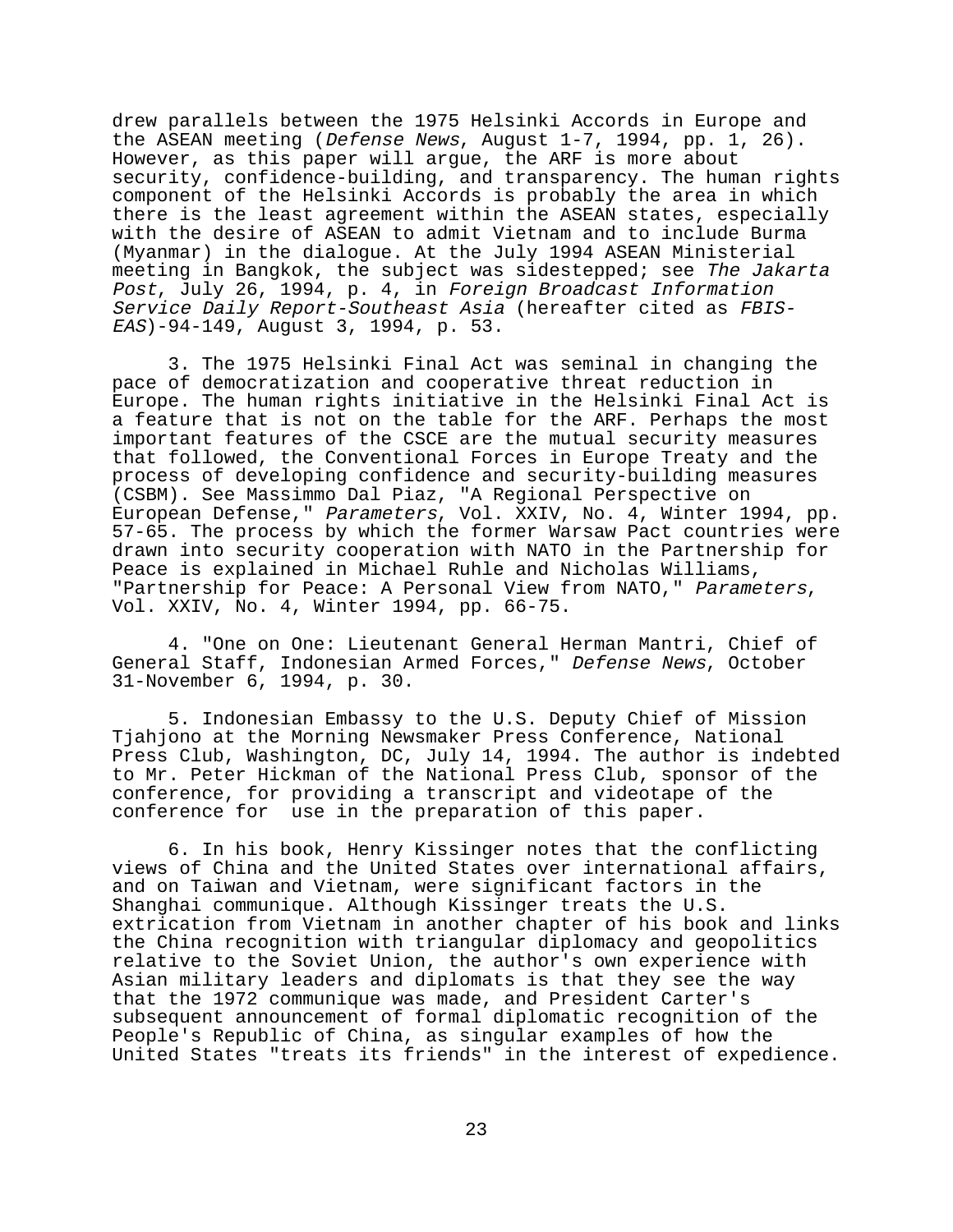See Henry Kissinger, Diplomacy, New York: Simon and Schuster, 1994, pp. 674-702, 725-732.

7. Indeed, when Major General John Singlaub, then assigned to U.S. Forces Korea in a senior position, challenged President Carter and was fired, it was Singlaub who was proven correct after a new assessment of North Korean troop strength and intentions. Although senior leaders may have privately advised Carter not to reduce troop strength, and the move was the subject of great debate on Capitol Hill, the fact that Singlaub went public (a rare thing for a senior military officer) demonstrates how strongly he felt about the matter of both China and North Korea. Singlaub parachuted into Hainan Island in World War II and later saw it fall to the communists. Then he fought in the Korean conflict where he also parachuted into North Korea. He was a veteran Cold War warrior who had worked with the CIA in special operations.

8. See Caspar W. Weinberger, "The Uses of Military Power," Defense '85, Armed Forces Information Service, Arlington, VA, December 1985, pp. 2-11.

9. William J. Clinton, A National Security Strategy of Engagement and Enlargement, The White House, Washington, DC, July 1994, p. 10.

10. Kissinger, Diplomacy, p. 249.

11. See Hans J. Morgenthau, Politics Among Nations: The Struggle for Power and Peace, New York: Knopf, 1960, pp. 27-35.

12. For almost 3 years, from 1990-93, the author had the opportunity to meet monthly with groups of about a dozen military officers from the Asia Pacific region who were visiting the United States. These officers were generally in the grade of captain or major with about 6-14 years of service in the armed forces. This was almost uniformly their opinion. During the same period, the author met monthly with military attaches from the Asia-Pacific region based in Washington, DC. Their perceptions of the U.S. action were roughly the same--that there was a U.S. withdrawal. Chinese strategic thinkers have also expressed concerns over a U.S. withdrawal, although they are more concerned about Northeast Asian stability and Japan. See Du Youkang, "Southeast Asia: An Uncertain Factor in Sino-U.S. Relations,"<br>Shanghai Institute for International Strategic Studies Journal, Vol. 2, No. 1, March 1996, pp. 23-24; Yan Xuetong, "China's Post-Cold War Security Strategy," Contemporary International Relations, Vol. 5, No. 5, May 1995, pp. 2-3.

13. During the same period Philippine officers in particular were incredulous that the United States withdrew. They were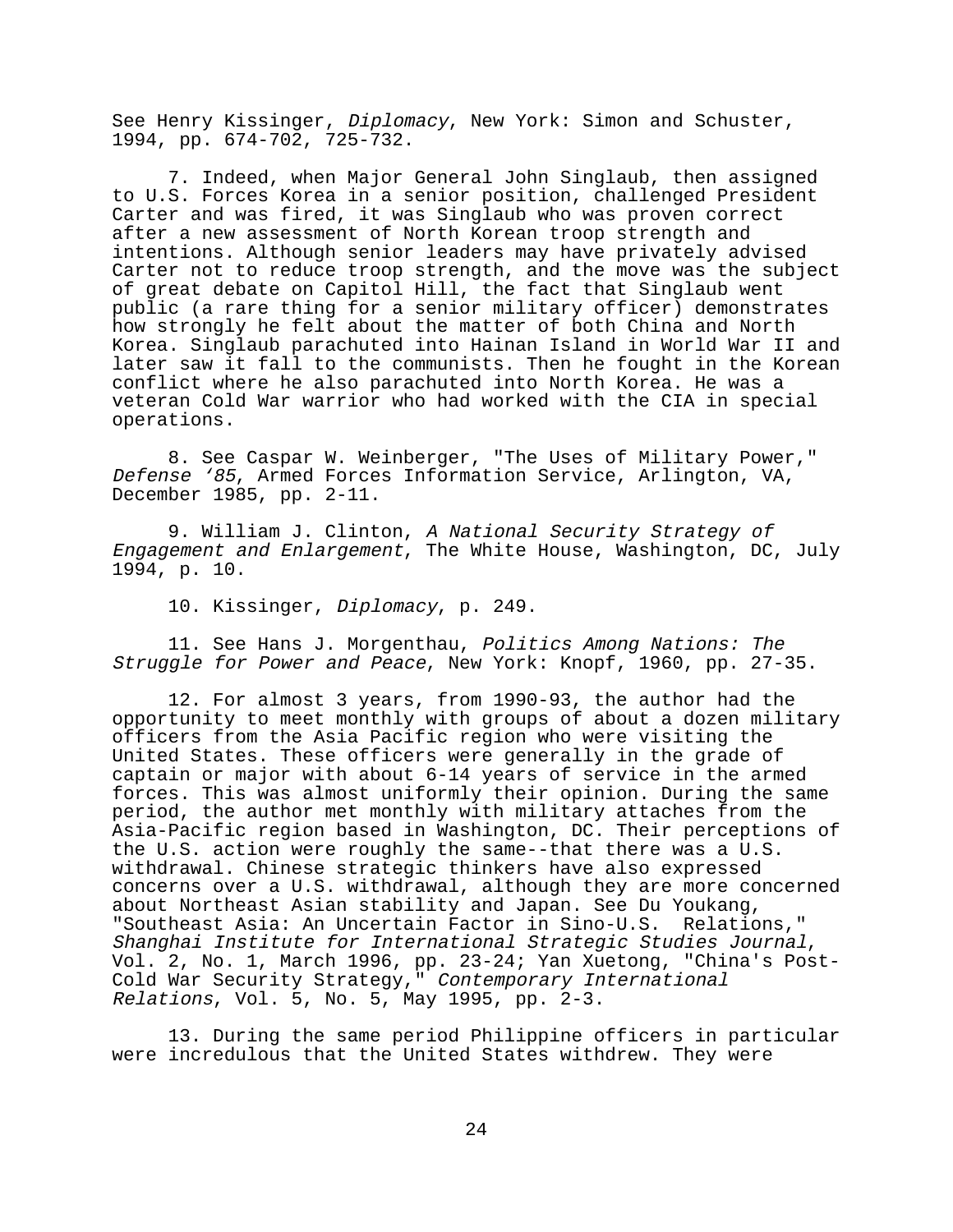deeply concerned about the South China Sea and whether the U.S.- Philippine Mutual Defense Treaty applied to the Spratly Islands. U.S. officials take the position that the islands are disputed territory and are not covered by the terms of the treaty, but the United States would like to see the dispute settled peacefully.

14. North Korea continually insisted that the United States and South Korea suspend Exercise TEAM SPIRIT before any UN or International Atomic Energy Agency inspectors could gain access to some facilities under the December 1991 agreement signed between the two Koreas on denuclearization. A number of U.S. political commentators, including Victor Gilinski, a former U.S. Nuclear Regulatory commissioner, and Henry Sokolski, a former DoD official in the Bush administration, insisted that strong measures were the only effective way to bring Pyongyang to the point of permitting the agreed inspections (Washington Post, November 23, 1994, p. A19). See "Clinton advised to offer halt in exercises with South Korea," Washington Times, November 16, 1993, p. 1; "U.S. Weighs N. Korean Incentives," The Washington Post, November 17, 1993, p. A31; "South Korea begins to anger as North vetoes nuclear inspection," Chicago Tribune, May 5, 1994, p. 12; on Australian views, see "Australia: Military Authorities Edgy over Potential Asian threat," Ottawa Citizen, May 3, 1994, p. F13. A particularly strong attack arguing against compromise with North Korea came from the Republican Party at a July 1994 gathering. There the Republican National Committee Foreign Policy Forum membership said that the Clinton administration lacked resolve in facing down North Korea. However, a Washington Post article on the meeting noted that the Bush administration took no action in 1989 when it became obvious that North Korea was diverting nuclear material to build a bomb. The Republican Party attacks were dismissed as largely partisan rhetoric aimed at the November 1994 congressional and gubernatorial elections (The Washington Post, July 28, 1994, p. A23).

15. "U.S. and China Reach Accord at UN on Korean Nuclear Issue," New York Times, April 1, 1994, p. 7.

16. "U.S. Aide Admits North Korea Nuclear Policy May Not Work," New York Times, May 6, 1994, p. 6; "U.S. Mustn't Tread Too Quickly in Asia," Long Island Newsday, August 24, 1994, p. 31.

17. The Washington Post, November 10, 1993, p. 13.

18. For a synopsis of the positions on this issue, see "Congress Mixed on North Korea Nuke Deal," and "Last-minute Move Kept U.S. from War in Korea," Army Times, Alexandria, VA, February 13, 1995, p. 26. See also Joseph S. Bermudez, Jr., "North Korea's Nuclear Arsenal: Motivation, Doctrine, and Possible Employment," Special Report No. 9, Jane's Intelligence Review, March 1996. The Jane's special report suggests that North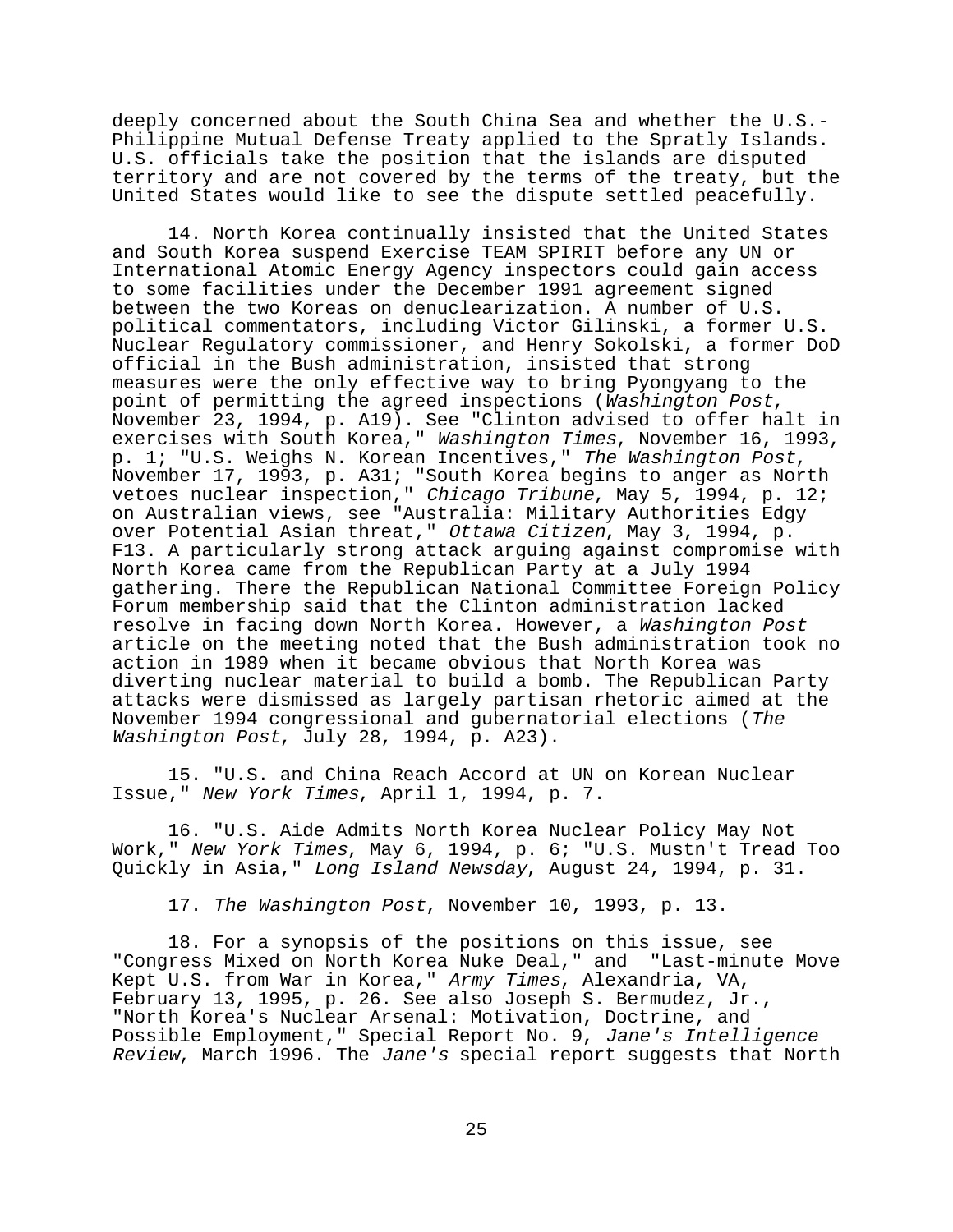Korea has at least two nuclear weapons in its inventory.

19. The publication of the National Security Strategy and the National Military Strategy as unclassified documents proved to be a superb step in inducing a positive dialogue around the world on general military intentions and on confidence-building measures.

20. "A Strategic Framework for the Asian Pacific Rim," A Presidential Report to Congress Prepared by the Office of the Assistant Secretary of Defense for International Security Affairs, 1992. This was updated in February 1995 with the publication of "United States Security Strategy for the East Asia-Pacific Region," in which Secretary of Defense Perry announced the stabilization of force levels in Asia.

21. Ibid.

22. At a National Press Club conference in Washington, DC, on July 14, 1994, Philippine Ambassador Race reminded participants that Philippine Foreign Secretary Raul Mangalapus, during the ASEAN Post Ministerial conference held in Jakarta, Indonesia in 1989, broached the topic of security cooperation in ASEAN. The dialogue on security cooperation really took off, however, as the United States began to depart the Philippines. Partial transcript prepared by the Australian Embassy Public Affairs Office, Washington, DC.

23. See Thomas-Durell Young, Australian-U.S. Security Relations in the Post-Cold War World, SSI Special Report, Carlisle, PA: Strategic Studies Institute, January 20, 1993. In an interview in Defense News, July 18-24, 1994, p. 62, Australian Army Chief of Staff Lieutenant General John Grey commented that Australian defense priorities remain with the United States, but that the United States does not dominate Australian strategic thinking. The growing relationship with regional friends is important and calls for Australia to be an equal partner in the region. The Howard government has revitalized its links with the United States while continuing to maintain close ties with Southeast Asian nations; see International Herald Tribune, July 26, 1996, pp. 1, 4.

24. William J. Crowe, "Rethinking Pacific Security," Foreign Affairs, Spring 1991, p. 126.

25. Today an Australian Army officer must speak an Asian language prior to advancement to field grade rank. Australian defense policy has acknowledged geographical reality.

26. On the containment strategy, see "Telegram No 511: The Long Telegram," The Charge in the Soviet Union (George F. Kennan)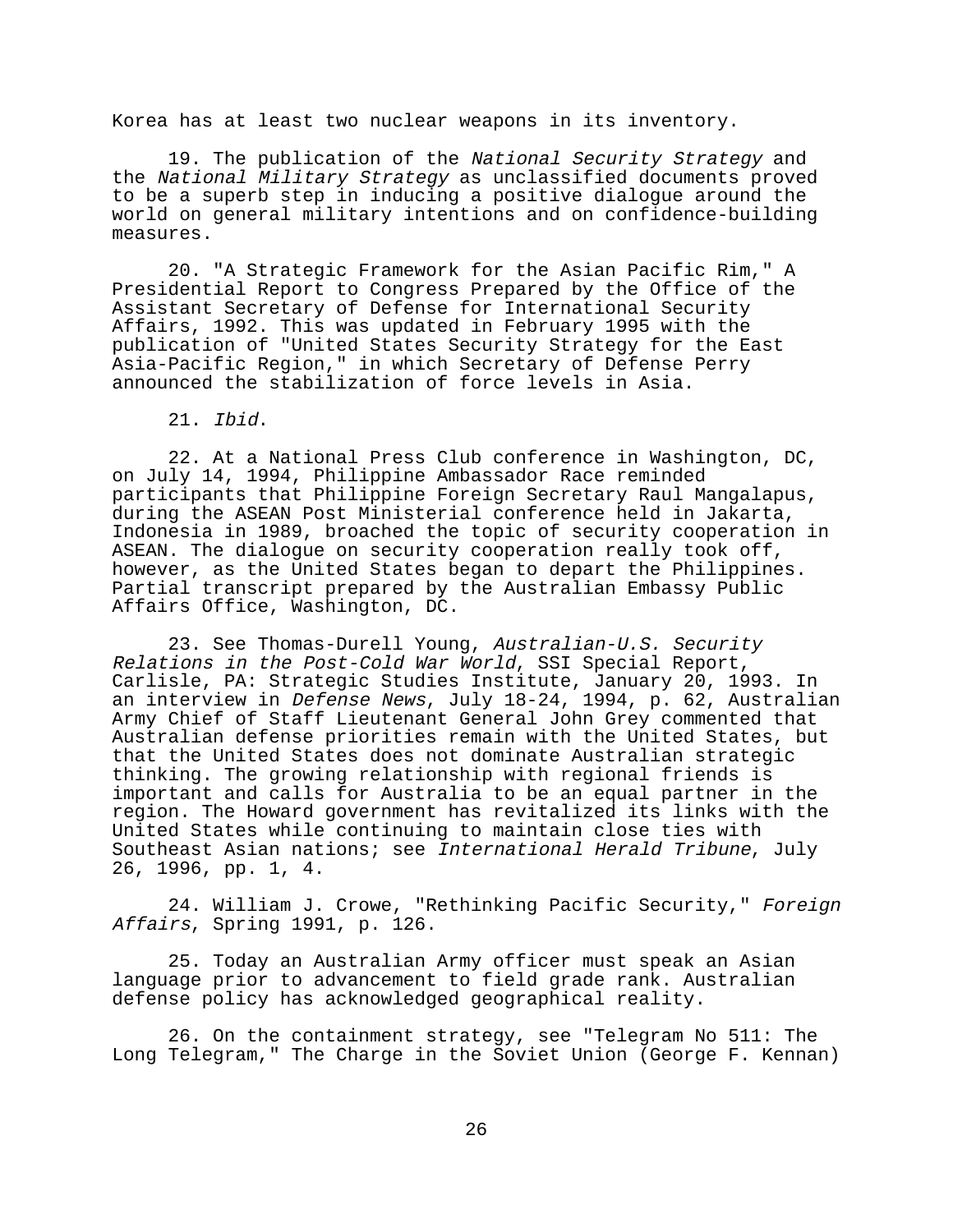to the Secretary of State, Moscow, February 22, 1946, reprinted in Foreign Relations of the United States, 1946, Eastern Europe; the Soviet Union, Vol. 6, pp. 696-709; "X" (George Kennan), "The Sources of Soviet Conduct," Foreign Affairs, Vol. 25, No. 4, July 1947, pp. 566-582; and NSC 68, "A Report to the National Security Council by the Executive Secretary, Washington, April 14, 1950," in Foreign Relations of the United States, 1950, Vol. 1, National Security Affairs; Foreign Economic Policy, pp. 234-292.

27. National Military Strategy of the United States, Washington, DC: U.S. Government Printing Office, 1992.

28. Ibid, pp. 8-9.

29. Les Aspin, The Bottom-Up Review: Forces for a New Era, Washington, DC: Department of Defense, September 1, 1993.

30. Ibid., p. 1. 31. Ibid., p. 2. 32. Ibid., p. 10.

33. The Washington Post, October 19, 1994, p. 34; The New York Times, October 19, 1994, p. 14; Baltimore Sun, October 19, 1994, p. 6; Washington Times, October 19, 1994, p. 13.

34. Louis Morton, "Germany First, The Basic Concept of Allied Strategy in World War II," in Command Decisions, Washington, DC: Office of the U.S. Army Chief of Military History, 1959, pp. 11-17.

35. This emphasis should not surprise anyone. The majority of the U.S. population is still culturally of European origin; American political, legal, religious, and economic traditions are based on European practice; and the nations of Western Europe are all democratic states with freely-elected governments. The containment strategy targeted the Soviet Union because it sought to destroy those traditions. Moreover, taken collectively, Europe still represents a major market for the United States.

36. Les Aspin, "Bottom-Up Review" press briefing slides, Washington, DC: Department of Defense, October 1, 1993, p. 40.

37. Winston Lord, "A New Pacific Community: Ten Goals for American Foreign Policy," testimony before Congress, Washington, DC, March 31, 1993, p. 2.

38. Ibid., p. 4. The ten goals are: 1) Forging a fresh global partnership with Japan that reflects a more mature balance of responsibilities; 2) Erasing the nuclear threat and moving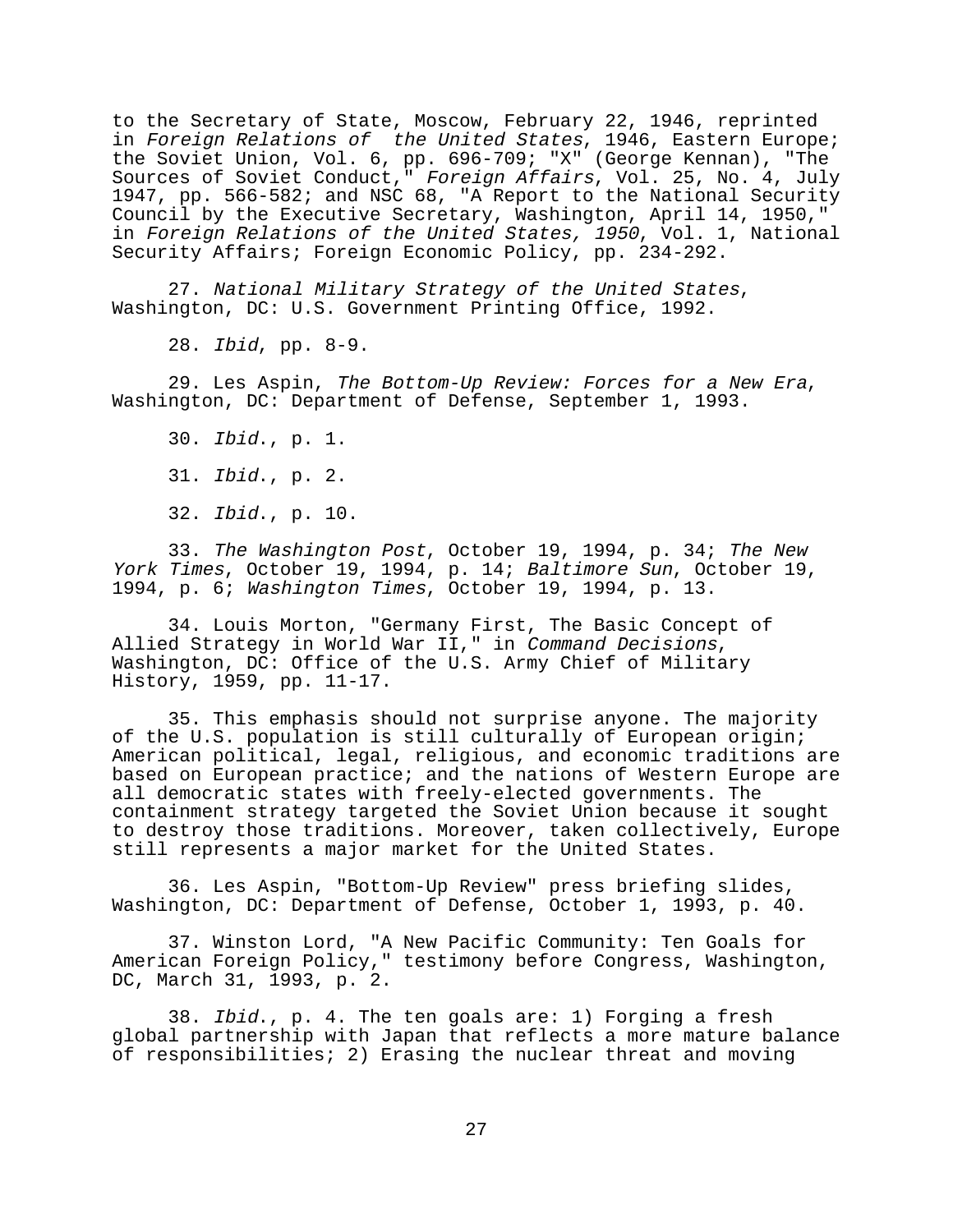toward peaceful reconciliation on the Korean peninsula; 3) Restoring firm foundations for cooperation with a China where political openness catches up with economic reform; 4) Deepening our ties with ASEAN as it broadens its membership and scope; 5) Obtaining the fullest possible accounting of our missing in action as we normalize our relations with Vietnam; 6) Securing a peaceful, independent and democratic Cambodia; 7) Strengthening APEC as the cornerstone of Asian-Pacific economic cooperation; 8) Developing multilateral forums for security consultations while maintaining the solid foundations of our alliances; 9) Spurring regional cooperation in global challenges like the environment, refugees, health, narcotics, non-proliferation and arms sales; 10) Promoting democracy and human rights where freedom has yet to flower.

39. Lord, testimony, p. 5.

40. Lord, testimony, p. 14.

41. James C. Hsiung, ed., Human Rights in East Asia: A Cultural Perspective, New York: Paragon House Publishers, 1985, p. 14.

42. Goh Chok Tong, "Social Values, Singapore Style," Current History, December 1994, pp. 417-422; Melanie Chew, "Human Rights in Singapore: Perceptions and Problems," Asian Survey, Vol. XXXIV, No. 11, November 1994, pp. 933-948; also see Meredith Woo-Commings, "The 'New Authoritarianism' in East Asia," Current History, December 1994, pp. 413-416.

43. Read the Constitution and The Federalist Papers, New York: New American Library, 1961. On the containment strategy, see "X," "The Sources of Soviet Conduct." See also George F. Kennan, "Telegram No. 511: The Long Telegram." Henry Kissinger analyzes the containment strategy in Diplomacy, pp. 446-472.

44. William J. Clinton, A National Security Strategy of Engagement and Enlargement, July 1994.

45. Ibid., p. 8.

46. Ibid., p. 10.

47. "China Finds Comprehensive Engagement Hard to Grasp," The Washington Post, February 13, 1995, p. A17.

48. Ibid., pp. 18-19. The U.S. emphasis on human rights has continued in the 3 years since the ARF began to meet. At the 1996 ARF meeting in Jakarta, Secretary of State Christopher's July 23 statement renewed attacks on the SLORC government in Burma for its "refusal to heed the desire of a majority of the Burmese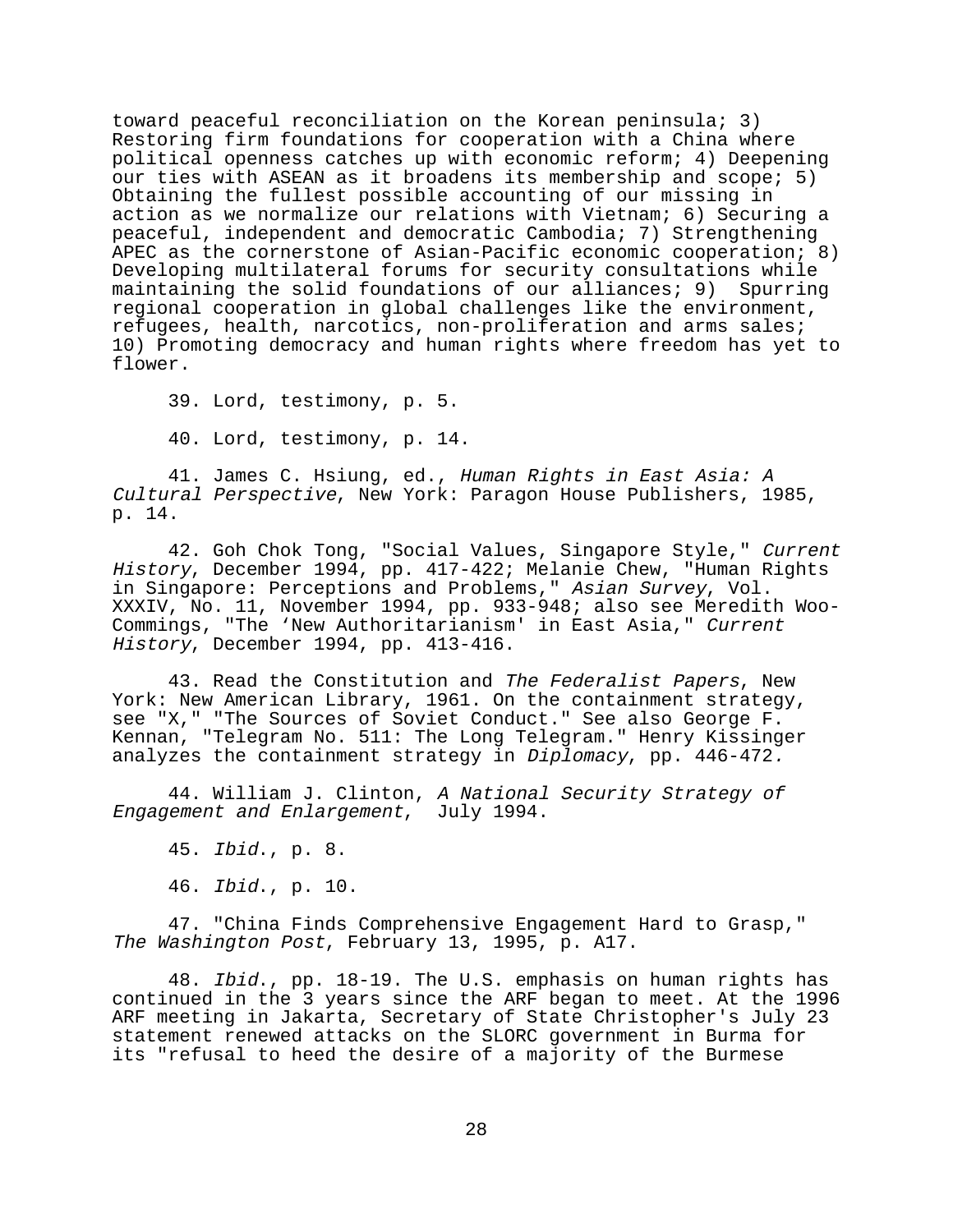people for a transition to democratic rule and its increased harassment of the democratic opposition." See U.S. Information Agency Wireless File, Wednesday, July 24, 1996, pp. 16-18.

49. Larry M. Wortzel, "China Pursues Traditional Great-Power Status," Orbis, Spring 1994, pp. 157-176. Far Eastern Economic Review, December 16, 1993, p. 26. Burma will probably be admitted to ASEAN at the 1997 meeting. Vietnam joined ASEAN in July 1995. International Herald Tribune, July 28, 1995, pp. 1, 10.

50. "U.S. Steps Up Campaign to Isolate Burma Rulers," The Washington Post, March 26, 1994, p. A20; The Straits Times, Singapore, July 28, 1994, p. 28, FBIS-EAS-94-147, August 1, 1994, p. 82; see also FBIS-EAS-94-144, July 27, 1994, p. 1.

51. William J. Clinton, A National Security Strategy of Engagement and Enlargement, July 1994, p. 24. In response to many comments from Asia, the Clinton strategy responds by saying that "democracy and human rights are not Occidental yearnings; they are universal yearnings and universal norms."

 52. See David Shambaugh, "Pacific Security in the Pacific Century," Current History, December 1994, pp. 423-429.

53. Philippine Ambassador Raul Ch. Rabe to the National Press Club Morning Newsmaker Press Conference, Washington, DC, July 14, 1994.

54. Comments by Brunei Darussalam Ambassador Haji Jaya bin Abdul Latif, National Press Club, July 14, 1994.

55. FBIS-EAS-92-006, January 9, 1992, p. 58.

56. Manila Chronicle, January 8, 1992, p. 4, in FBIS-EAS-92- 005, January 8, 1992, pp. 44-45.

57. FBIS-EAS-92-003, January 6, 1992, pp. 44-45.

58. The Nation, Bangkok, Thailand, January 23, 1992, p. A10, in FBIS-EAS-92-015, January 23, 1992, pp. 1-2.

59. See FBIS-EAS-92-017, January 27, 1992, pp. 1-4. Also see Lee Lai To, "Beyond Containment: The Future Utility of the U.S. Presence in the Asia-Pacific--A View From Southeast Asia," in Ronald N. Montaperto, ed., *Cooperative Engagement and Economic* Security in the Asia-Pacific Region, Washington, DC: National Defense University Press, 1993, pp. 119-136.

60. FBIS-EAS 92-017, January 27, 1992, p. 1.

61. FBIS-EAS 92-019, January 29, 1992, pp. 1-4.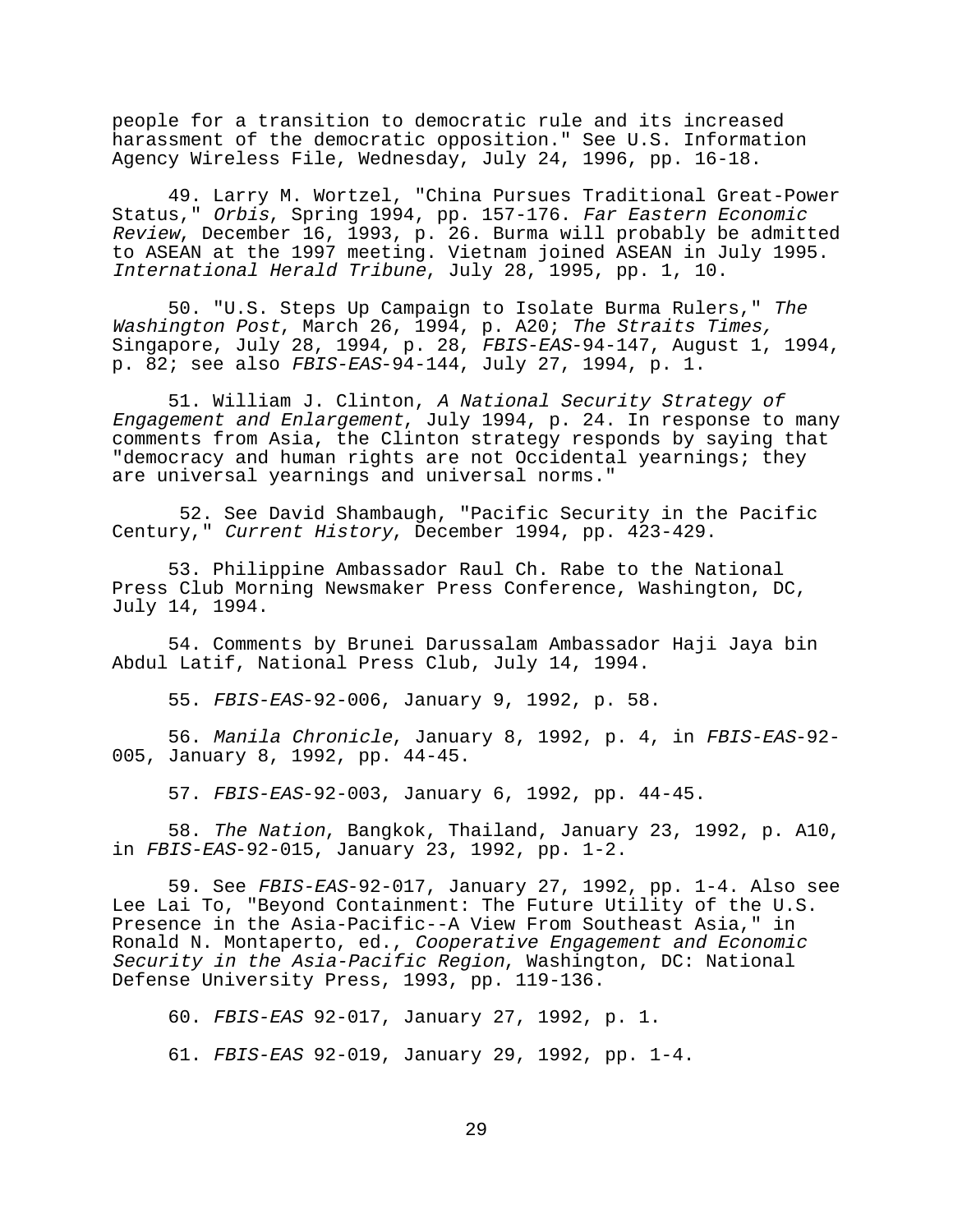62. Ibid., p. 9.

63. Although Singapore was not threatened by India, there were reasons for concern. Naval conflict between India and China, a remote possibility, would present a threat to trade and commerce in the region and could affect passage of the straits. Also, in the event of ethnic or religious tensions between Hindu and Moslem populations in Singapore, Malaysia, or Indonesia, there is concern in Southeast Asia that India could become the "protector" of the Hindu populace. While such "protection" would only be a pretext for action, there is a precedent, such as when Beijing challenged Vietnam in 1978 over the treatment of ethnic Chinese in south Vietnam.

64. FBIS-EAS-92-041, March 2, 1992, pp. 48-49. How Sharad justified this statement is hard to see, since at the time India had two aircraft carriers, 26 major surface combatants, and 15 submarines, including a nuclear submarine. Australia certainly viewed India as a potential threat, as did China.

65. FBIS-EAS-92-076, April 20, 1992, p. 11.

66. FBIS-EAS-92-210, October 29, 1992, pp. 39-40.

67. Lucian W. Pye, Asian Power and Politics: The Cultural Dimensions of Authority, Cambridge, MA: The Harvard University Press, 1985. Whenever one attempts to characterize in generalities cultural norms or forms of behavior, one is open to charges of having reified the culture of "orientalism." However, the issue of "face" (mianzi in Chinese) is a very real one in most cultures in Asia (as it is in Latino, Arab, and Southern Italian culture). Parties avoid direct disagreement or dispute in a negotiation to give "face" to the other side. National or personal negotiating positions are often put on the table informally or through third parties in early consultation to insure that there will be no confrontation at formal sessions. This is not to say that Asians avoid decisive action or are afraid of confrontation; but "face" is always a consideration, and direct confrontation is not the preferred style.

68. P. Lewis Young, "With Declining U.S. Presence, ASEAN Banks on Interdependence," Armed Forces Journal, Vol. 130, No. 8, March 1993, pp. 25-26. See also Pan Shiying, "The Nansha Islands: A Chinese Point of View," Window, September 3, 1993, pp. 23-36; "Flashpoints Update," Jane's Defense Weekly, January 2, 1993, pp. 18-19.

69. Jim Mann, "Retooling Southeast Asia Geopolitical Map," Los Angeles Times, February 4, 1994, p. 1.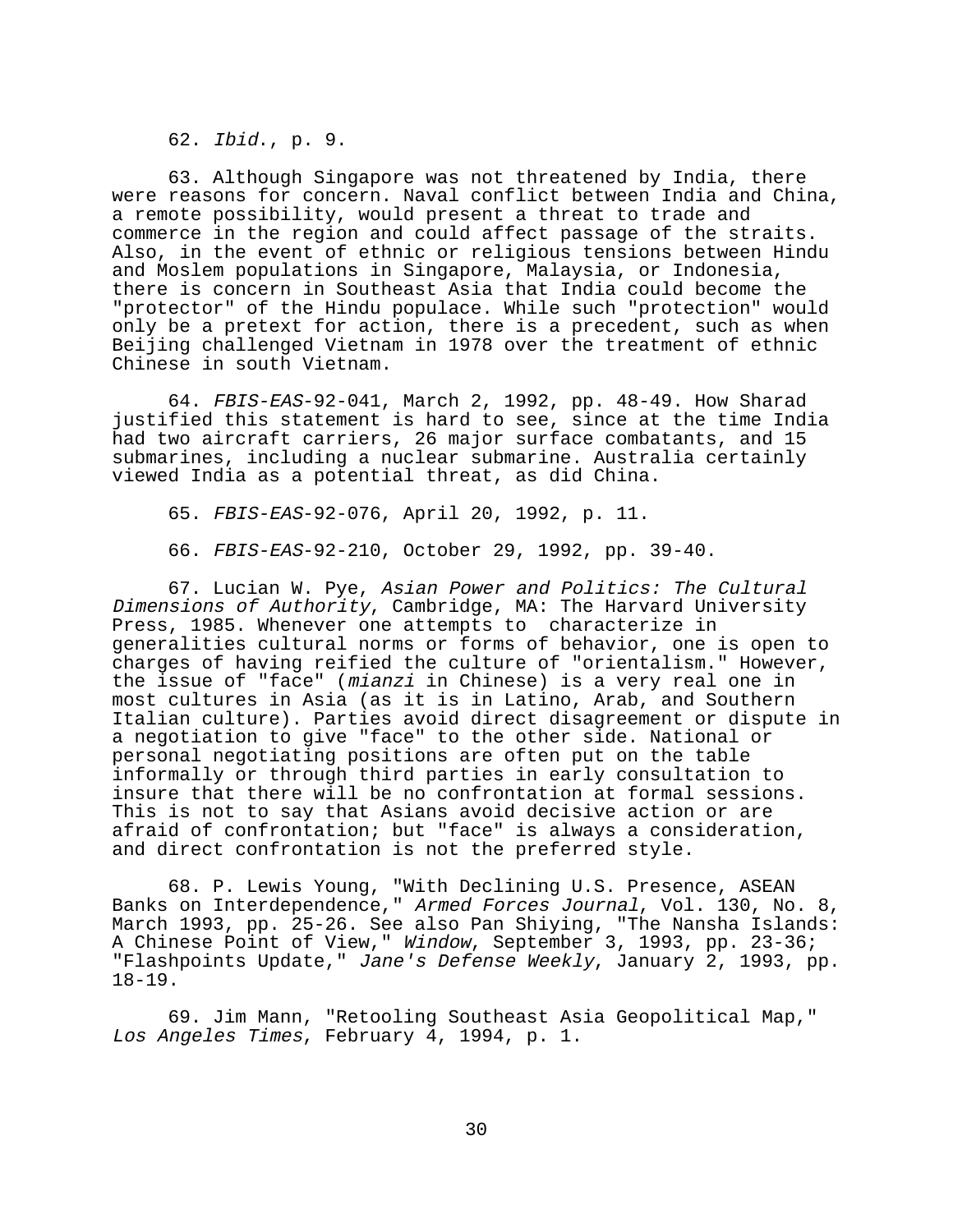70. See FBIS-EAS-94-144, July 27, 1994, pp. 3-5, on various national positions with respect to Burma's participation and the human rights situation in Burma.

71. Defense News, October 16-24, 1994, p. 10.

72. Ibid.; see also Defense News, August 22-28, 1994, p. 18.

73. Defense News, October 10-16, 1994, pp. 1, 36.

74. See Philip L. Ritchelson, "China's Impact on Southeast Asian Security," Military Review, May 1994, pp. 44-57, especially 50-53; David Shambaugh, "Growing Strong: China's Challenge to Asian Security," Survival, Vol. 36, No. 2, Summer 1994, pp. 43-59; Michael Richardson, "Southeast Asia Maritime Allies Gingerly Keep Up Their Guard," International Herald Tribune, September 6, 1994, p. 6.

75. Barbara Opall, "Modernization Effort Fuels Pacific Arms Buys," Defense News, October 24-30, 1994, pp. 10, 22.

76. He Fang, "Safeguard and Promote Peace and Security in the Asia-Pacific Region," Zhongguo Junshi Kexue (China Military Science), No. 1, March 1994, pp. 93-95.

77. Interview with Kusuma Snitwongse, Director, Institute of International Studies, Bangkok, in Barbara Opall, "Southeast Asian Allies Keep a Wary Eye on China's Might," Defense News, October 24-30, 1994, p. 16. The general consensus seems to have been that if not now, certainly in the next decade, China will be a potential threat to the region.

78. Peter Maitri Ungphakon, "How Effective is the ASEAN Regional Forum," The Sunday Post, Bangkok, July 31, 1994, p. 18, in FBIS-EAS-94-147, August 1, 1994, pp. 92-95.

79. Ibid., p. 93. See also "Gunboat Diplomacy," Far Eastern Economic Review, June 16, 1994, pp. 22-26.

80. Ungphakon, "How Effective is the ASEAN Regional Forum," pp. 93-94.

81. The Straits Times, July 28, 1994, p. 28, in FBIS-EAS-94- 147, August 1, 1994, p. 82.

82. FBIS-EAS-94-143, July 26, 1994, pp. 6-8.

83. Frank Ching, "Growing ASEAN Faces Strains," Far Eastern Economic Review, December 29, 1994, and January 5, 1995, p. 23.

84. Department of Defense, Office International Security

31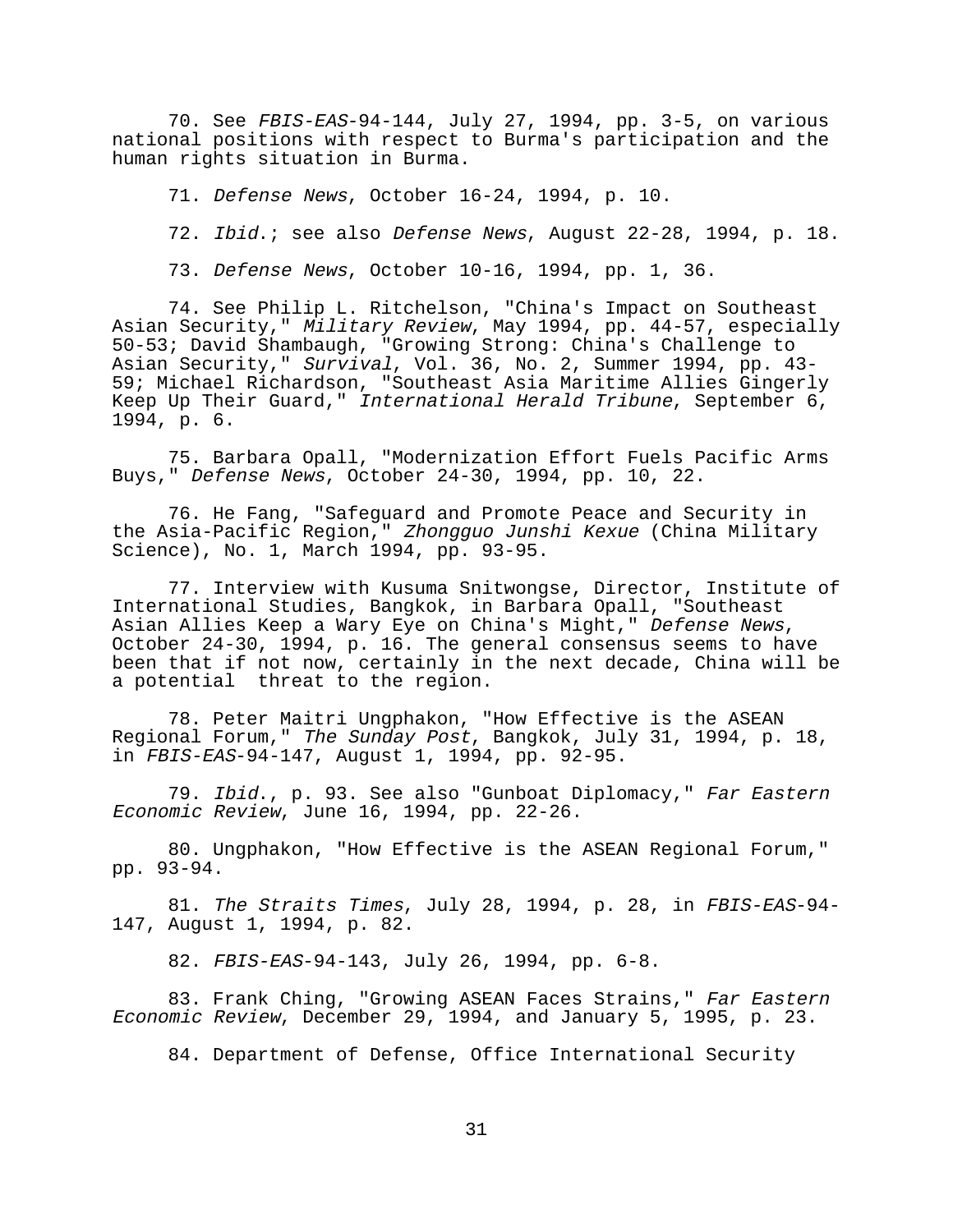Affairs, United States Security Strategy for the East Asia-Pacific Region, Washington, DC: The Pentagon, February 1995.

85. Asian Wall Street Journal, July 31, 1995, pp. 1, 5; International Herald Tribune, July 31, 1995, pp. 1, 7.

86. See "A U.S. CINCPAC Perspective on East Asia," Asia-Pacific Defense Forum, Vol. 19, No. 4, Spring 1995, pp. 10-17.

87. International Herald Tribune, July 31, 1995, pp. 1, 7.

88. Speech by Dr. Tony Tan Keng Yam, Deputy Prime Minister and Minister of Defense of Singapore, at the Third Asia-Pacific Defense Conference, February 6, 1996.

89. See "Boost in Chinese Buildup Fuels Asian Worry," Defense News, January 29-February 4, 1996, p. 6; "Beijing's Aggressive Hard Line is Bad News for China, Too," International Herald Tribune, August 1, 1995, p. 6.

90. For its own part, China published a defense white paper and also issued calls for military transparency and dialogue. See Luo Renshi, "On the Ways of and China's Efforts in Increasing Transparency in the Asia-Pacific Region," International Strategic Studies, No. 4, December 1995, pp. 10-13.

91. FBIS-EAS, January 4, 1996, p. 35; Australia-Indonesia Agreement on Maintaining Security, December 14, 1995.

92. John W. Garver, Foreign Relations of the People's Republic of China, Englewood Cliffs: Prentice Hall, Inc., 1993, pp. 250-252.

93. Ibid., p. 251.

94. International Herald Tribune, July 18, 1996, p. 8. The annual Japanese Defense White Paper also identified China as a greater threat than Russia to regional security; see The Straits Times, July 20, 1996, p. 3.

95. International Herald Tribune, July 20-21, 1996, pp. 1, 5.

 96. The Straits Times, July 20, 1996, p. 3; International Herald Tribune, July 23, 1996, p. 4. See also Wortzel, "China Seeks Traditional Great Power Status," passim.

97. Viet Nam News, July 20, 1996, pp. 1, 6.

98. The seven ASEAN states today are Thailand, Singapore, Philippines, Malaysia, Indonesia, Bunei, and Vietnam. Dialogue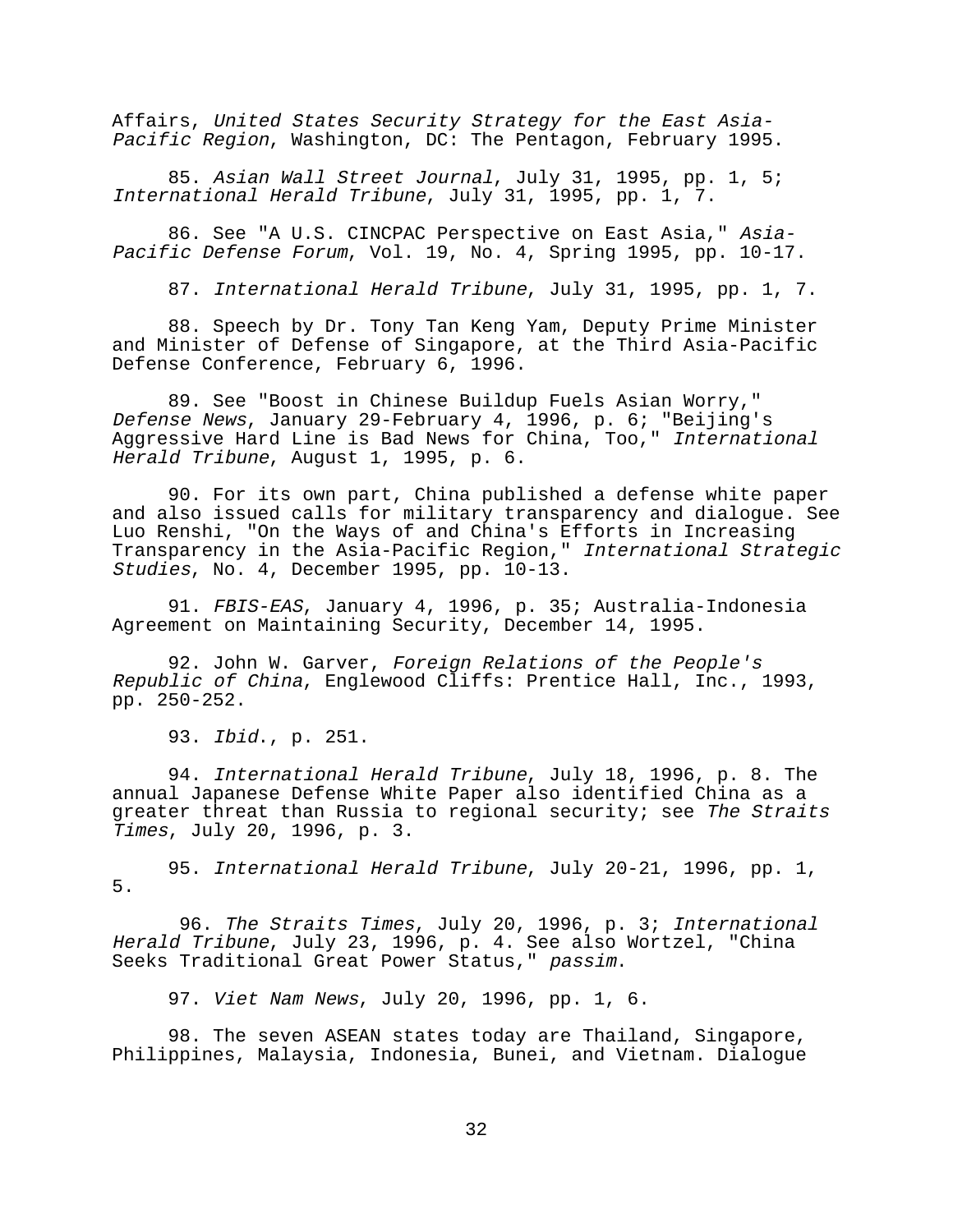partners are the United States, Canada, Japan, South Korea, the European Union, Australia, New Zealand, China, India, and Russia. Other countries are observers.

99. Viet Nam News, July 26, 1996, p. 6.

100. Quoted in "Indonesia Plans War Games to Caution China," International Herald Tribune, August 16, 1996, p. 4.

101. International Herald Tribune, September 30, 1996, p. 4.

102. Shambaugh, "Pacific Security in the Pacific Century," p. 428. Shambaugh criticizes the ARF as "an important channel of communication, but of little significance except for articulating perceptions, voicing concerns, seeking clarification, and building confidence." He dismisses a little too quickly some very important aspects of diplomacy and security policy.

103. See International Herald Tribune, August 16, 1996, p. 4.